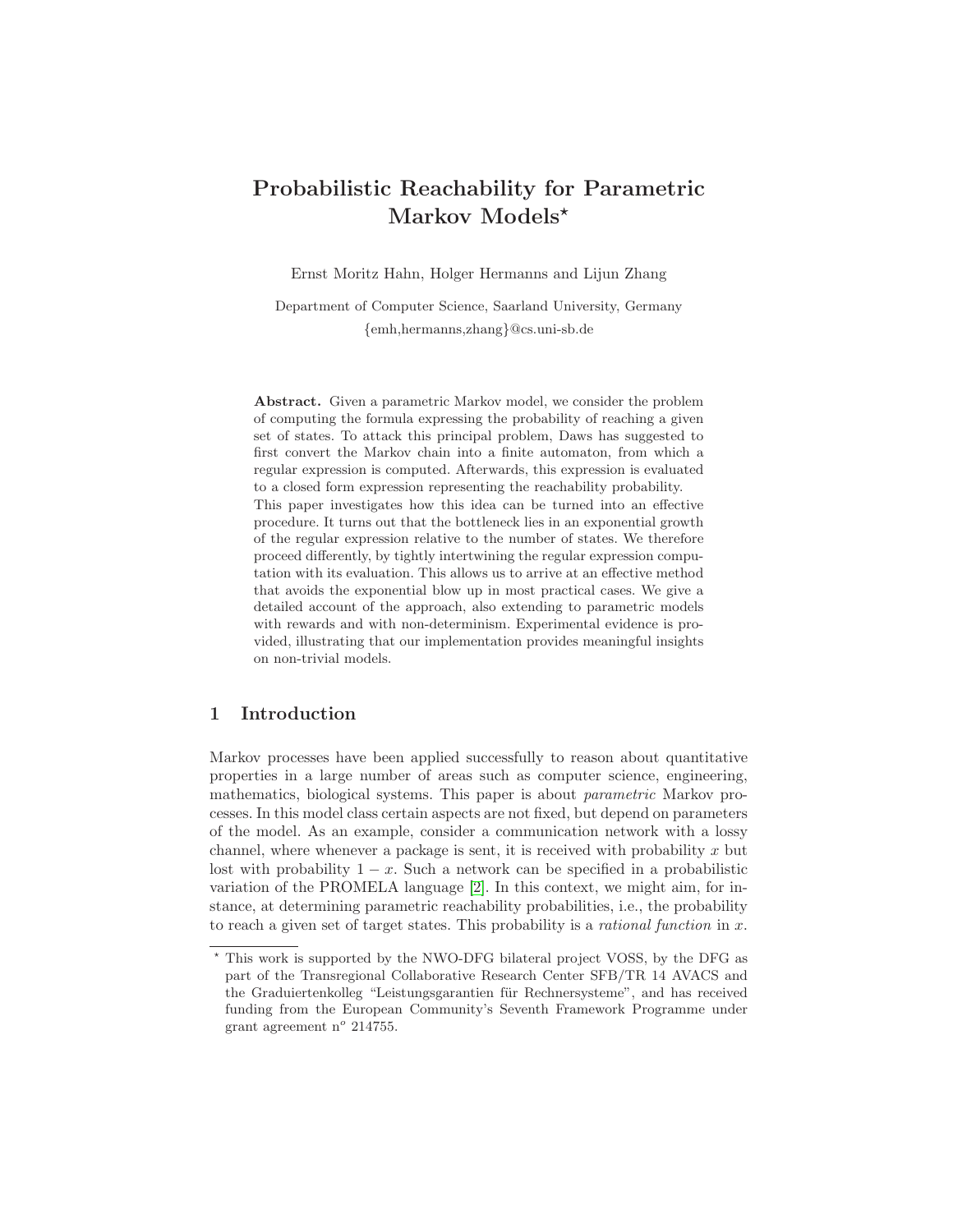For (discrete-time) Markov chains (MCs), Daws [\[8\]](#page-17-1) has devised a languagetheoretic approach to solve this problem. In this approach, the transition probabilities are considered as letters of an alphabet. Thus, the model can be viewed as a finite automaton. Then, based on the *state elimination* [\[15\]](#page-17-2) method, the regular expression describing the language of such an automaton is calculated. In a postprocessing step, this regular expression is recursively evaluated resulting in a rational function over the parameters of the model. Recently, Gruber and Johannsen [\[11\]](#page-17-3) have shown, however, that the size of the regular expression of a finite automaton explodes: it is  $n^{\Theta(\log n)}$  where n is the number of states.

This excessive growth is not only a theoretical insight, but also a very practical problem, as we will discuss. The goal of this paper is to nevertheless present an efficient and effective algorithm for parametric Markov models. Apart from Markov chains, we also consider extensions with rewards or non-determinism.

Our method core is also rooted in the state elimination algorithm. The key difference to [\[8\]](#page-17-1) is that instead of postprocessing a (possibly prohibitively large) regular expression, we intertwine the state elimination and the computation of the rational function. More precisely, in a state elimination step, we do not use regular expressions to label edges, but label the edges directly with the appropriate rational function representing flow of probabilities. This also means that we do not work on a finite automaton representation, but instead stay in the domain of MCs all along the process.

We obtain the rational functions in a way inspired by the evaluation of [\[8\]](#page-17-1). But since we do this as early as possible, we can exploit symmetries, cancellations and simplifications of arithmetic expressions, especially if most of the transition probabilities of the input model are constants. In practice, this induces drastic savings in the size of the intermediate rational function representations, and hence is the key to an efficient implementation, as experimental evidence shows.

We apply this idea to parametric Markov *reward* models (MRMs) in which states and transitions are additionally equipped with reward structures, and these reward structures are possibly parametric. We discuss how to compute the expected accumulated reward with respect to a set of target states B. Intuitively, this amounts to the sum of probabilities of paths leading to B, each weighted with the reward accumulated along this path. A direct extension of the state elimination approach does not work for MRMs, as in the final regular expression the probability of individual paths leading to B is lost. Surprisingly, our modified approach for parametric MCs can be extended in a straightforward way to handle reward models. Each time we eliminate a state, the transition probabilities are updated as for the underlying parametric MCs. Notably, we update the reward function corresponding to the weighted sum representing the *local* expected accumulated rewards.

To round off the applicability of our method, we present an extension which can tackle parametric Markov decision processes (MDPs), models which involve both probabilistic and non-determinism choices. Here, we are interested in the *maximal* probability of reaching a given set of target states. In order to answer this question, we encode the non-deterministic choices via additional binary pa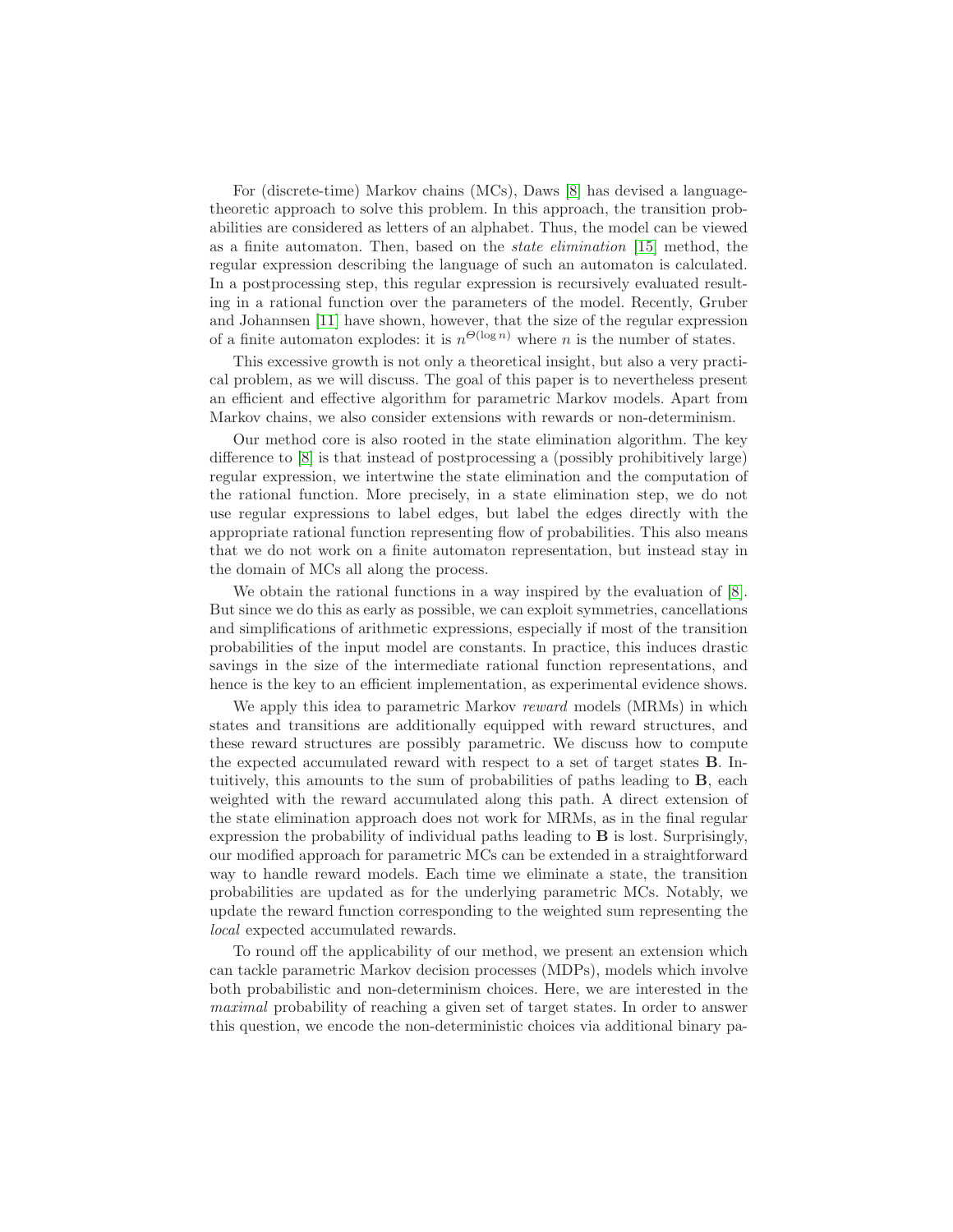rameters, which induce a parametric MC. This is then submitted to the dedicated algorithm for parametric MCs.

In all settings, we reduce the state space prior to state elimination, by extending standard strong [\[9\]](#page-17-4) and weak bisimulation [\[3\]](#page-17-5) quotioning techniques to parametric MCs and MRMs. A very important observation is that for parametric MDPs we can apply the quotioning on the encoded parametric MC, since this preserves the maximal probabilistic reachability. This allows us to minimise parametric MDPs efficiently. We have implemented the algorithms in our tool Param, including the parametric bisimulation quotioning. We illustrate the feasibility of the entire approach on a number of non-trivial parametric MCs, MRMs and MDPs.

Our work has connections to several other recent scientific contributions. In [\[19\]](#page-17-6), Lanotte *et al.* considered parametric MCs, showing that the problem whether there exists a well-defined evaluation is undecidable. Moreover, the problem to minimise or maximise unbounded probabilistic reachability is also shown to be undecidable. For parametric continuous-time Markov chains, Han *et al.* [\[12\]](#page-17-7) have provided approximation algorithms to find valid valuations with respect to time bounded reachability properties. Recently, Damman *et al.* [\[7\]](#page-17-8) have extended the approach of [\[8\]](#page-17-1) to generate counterexamples for MC. The regular expressions generated can be seen as a more compact and structured representation of counterexamples than providing a set of paths.

**Organisation of the paper.** In Section [2](#page-2-0) we introduce the parametric models used in this paper. Then, we present our main algorithms for parametric MCs, MRMs and MDPs in Section [3.](#page-5-0) In this section we also discuss bisimulation minimisation for parametric models and the complexity of our algorithms. We provide experimental results in Section [4.](#page-11-0) In Section [5,](#page-15-0) we compare our method to the original approach of Daws. Finally, Section [6](#page-16-0) concludes this paper.

## <span id="page-2-0"></span>2 Parametric Models

In this section we present the parametric models which we will use throughout the paper. Firstly, we introduce some general notations. Let S be a finite set. For a relation  $E \subseteq S \times S$ , let  $E(s) = \{s' \mid (s, s') \in E\}$ , and  $E^{-1}(s) = \{s' \mid$  $(s', s) \in E$ . We let  $V = \{x_1, \ldots, x_n\}$  denote a set of variables with domain R. An *evaluation* u is a partial function  $u: V \to \mathbb{R}$ . We let  $Dom(u)$  denote the domain of u. We say u is total if  $Dom(u) = V$ . A *polynomial* g over V is a sum of monomials  $g(x_1,...,x_n) = \sum_{i_1,...,i_n} a_{i_1,...,i_n} x_1^{i_1} \cdots x_n^{i_n}$  where each  $i_j \in \mathbb{N}_0$  and each  $a_{i_1,...,i_n} \in \mathbb{R}$ . A *rational function* f over a set of variables V is a fraction  $f(x_1,...,x_n) = \frac{f_1(x_1,...,x_n)}{f_2(x_1,...,x_n)}$  of two polynomials  $f_1, f_2$  over V. Let  $\mathcal{F}_V$  denote the set of rational functions from V to R. Given  $f \in \mathcal{F}_V$ , a set of variables  $X \subseteq V$ , and an evaluation u, we let  $f[X/u]$  denote the rational function obtained by substituting each occurrence of  $x \in X \cap Dom(u)$  with  $u(x)$ .

**Definition 1.** A parametric Markov chain (PMC) is a tuple  $\mathcal{D} = (S, s_0, \mathbf{P}, V)$ *where* S *is a finite set of states,*  $s_0$  *is the initial state,*  $V = \{v_1, \ldots, v_n\}$  *is a finite set of parameters and* **P** *is the probability matrix*  $P : S \times S \rightarrow \mathcal{F}_V$ *.*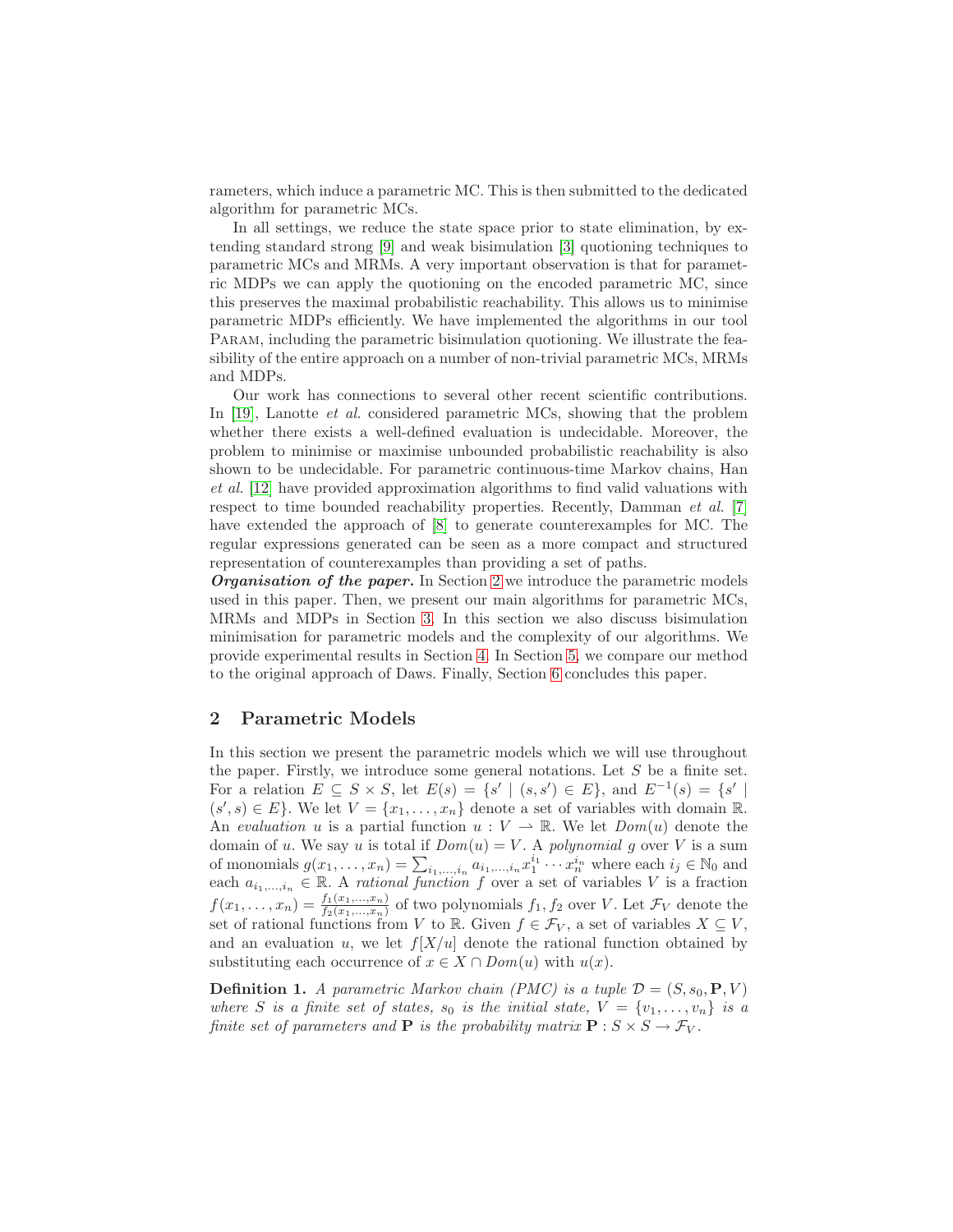PMCs have already been introduced in [\[8,](#page-17-1)[19\]](#page-17-6). We now define the underlying graph of a PMC.

**Definition 2.** The underlying graph  $\mathcal{G}_{\mathcal{D}}$  of a PMC  $\mathcal{D} = (S, s_0, \mathbf{P}, V)$  *is defined as*  $\mathcal{G}_{\mathcal{D}} = (S, E_{\mathcal{D}})$  *where*  $E_{\mathcal{D}} = \{(s, s') | \mathbf{P}(s, s') \neq 0\}.$ 

We omit the subscript  $\mathcal D$  if it is clear from the context. Note that  $\neq$  compares whether a rational function is different from zero. Based on the above definition, we introduce some more notations. For  $s \in S$ , we let  $pre(s) = E^{-1}(s)$  denote the set of predecessors of s, and let  $post(s) = E(s)$  denote the set of successors of s. We say that s' is reachable from s, denoted by  $reach^{\mathcal{G}_D}(s, s')$ , if s' is reachable from s in the underlying graph  $\mathcal{G}_{\mathcal{D}}$ . For  $A \subset S$ , we write  $reach^{\mathcal{G}_{\mathcal{D}}}(s, A)$  if *reach*<sup>G<sub>D</sub></sup>(s, s') for any s'  $\in$  A. We omit the superscript  $\mathcal{G}_{\mathcal{D}}$  if it is clear from the context. Now we define the induced PMC with respect to an evaluation:

**Definition 3.** *Given a PMC*  $\mathcal{D} = (S, s_0, \mathbf{P}, V)$  *and an evaluation u. The induced PMC*  $\mathcal{D}_u$  *by u is defined by*  $\mathcal{D}_u = (S, s_0, \mathbf{P}_u, V \setminus Dom(u))$  *where the transition matrix*  $\mathbf{P}_u : S \times S \to \mathcal{F}_V$  *is defined by*  $\mathbf{P}_u(s, s') = \mathbf{P}(s, s')[Dom(u)/u].$ 

We introduce the notion of *well-defined* evaluations. A *total* evaluation u is well-defined for  $D$  if  $\mathbf{P}_u(s, s') \in [0, 1]$  for all  $s, s' \in S$ , and  $\mathbf{P}_u(s, S) \in [0, 1]$ for all  $s \in S$  where  $\mathbf{P}_u(s, S)$  denotes the sum  $\sum_{s' \in S} \mathbf{P}_u(s, s')$ . Intuitively, u is well-defined if and only if the resulting PMC  $\mathcal{D}_u$  is then an ordinary MC without parameters. For well-defined evaluation, state s is called *stochastic* if  $\mathbf{P}_u(s, S) = 1$ , *sub-stochastic* if  $\mathbf{P}_u(s, S) < 1$ . If  $\mathbf{P}_u(s, S) = 0$ , *s* is called *absorbing*.

Let u be a well-defined evaluation, and consider the underlying graphs  $\mathcal{G}_{\mathcal{D}} =$  $(S, E_{\mathcal{D}})$  and  $\mathcal{G}_{\mathcal{D}_u} = (S, E_{\mathcal{D}_u})$ . Obviously, it holds that  $E_{\mathcal{D}_u} \subseteq E_{\mathcal{D}}$ . We say that the total evaluation function u is *strictly well-defined* if the equality holds, i.e.,  $E_{\mathcal{D}_{u}} = E_{\mathcal{D}}$ . Intuitively, a strictly well-defined evaluation does not destroy the reachability property of the underlying graph. This implies that any edge with function f evaluates to a non-zero probability. As probabilities often correspond to failure probabilities, we often do not need to consider non-strictly well-defined evaluations; we are usually not interested in considering that the probability of a failure is 0 or, at the other hand, that the probability of success is 0. Contrariwise, those cases can be handled easily: we can just remove the edges which have zero probability under an evaluation which is not strictly well-defined beforehand and then start an extra run of our approach.

An infinite path is an infinite sequence  $\sigma = s_0 s_1 s_2 \dots$  of states, and a finite path is a finite sequence  $\sigma = s_0 s_1 s_2 \dots s_n$  of states. A finite path  $\sigma = s_0 s_1 s_2 \dots s_n$ has length  $|\sigma| = n$ . Let  $first(\sigma) = s_0$  denote the first state, and  $last(\sigma) = s_n$ denote the last state (for a finite path). A maximal path is either an infinite path or a finite path  $\sigma$  such that  $last(\sigma)$  is absorbing. With  $\sigma[i]$  we denote the ith state of  $\sigma$ . Let *Path*<sup>D</sup> denote the set of maximal paths of  $\overline{D}$ , *Path*<sub>fin</sub> the set of finite paths. Let  $Path^{\mathcal{D}}(s)$  ( $Path^{\mathcal{D}}_{fin}(s)$ ) be the set of maximal (finite) paths starting in s. For a finite path  $\sigma$ , we define a rational function  $Pr^{\mathcal{D}}(\sigma) \in \mathcal{F}_V$ by  $Pr^{\mathcal{D}}(\sigma) = \prod_{i=0}^{|\sigma|-1} \mathbf{P}(\sigma[i], \sigma[i+1])$ . For a set of paths  $C \subseteq Path_{fin}^{\mathcal{D}}$  such that there are no  $\sigma, \sigma' \in C$  where  $\sigma$  is a prefix of  $\sigma'$ , let  $Pr^{\mathcal{D}}(C) = \sum_{\sigma \in C} Pr^{\mathcal{D}}(\sigma)$ .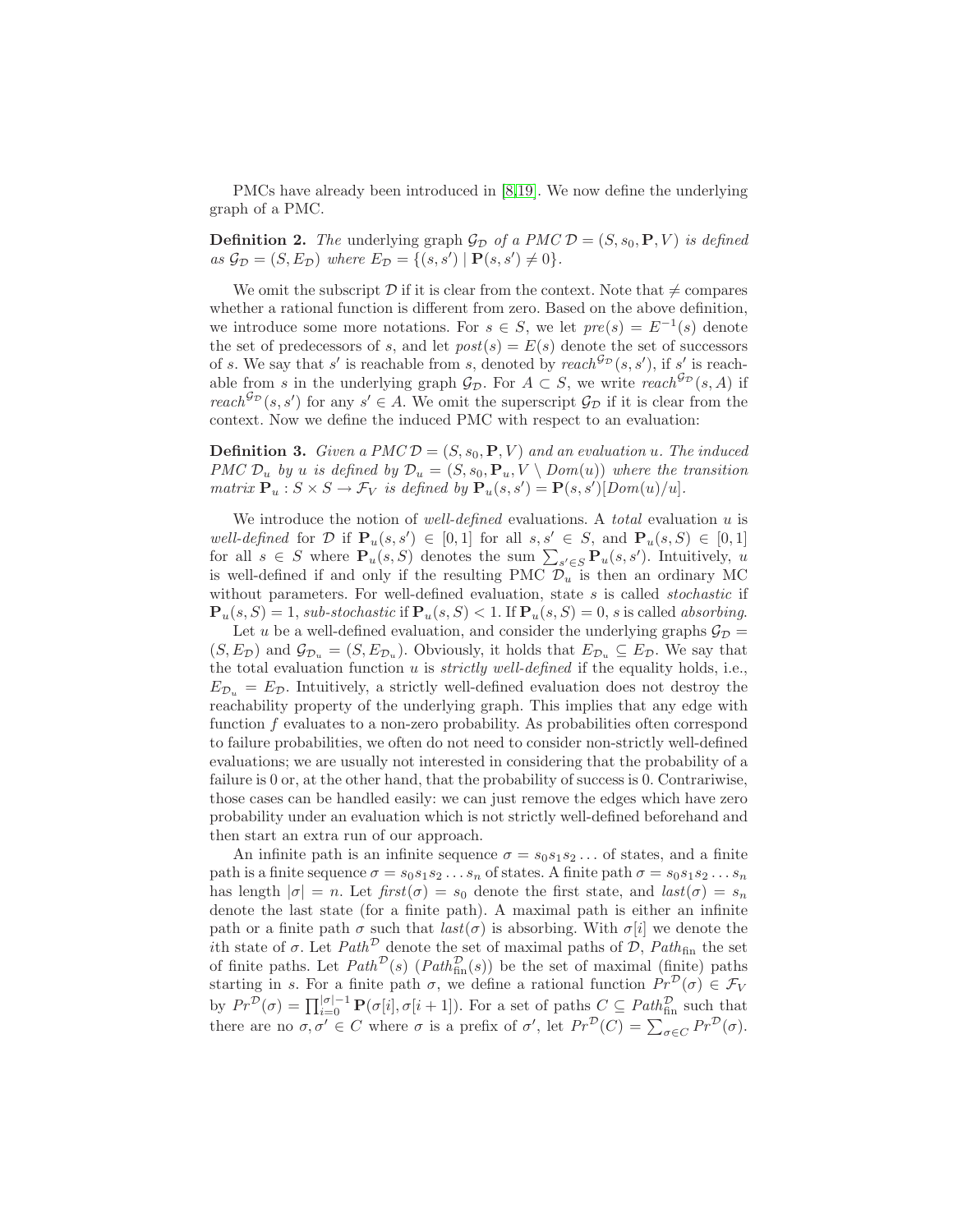The function  $Pr^{\mathcal{D}}$  can be uniquely extended to the set of paths  $Path^{\mathcal{D}}$ . For a well-defined evaluation u,  $Pr^{\mathcal{D}}(\sigma)[V/u]$  is exactly the probability of the path  $\sigma$  in  $\mathcal{D}_u$ , and  $Pr^{\mathcal{D}_u}$  is the uniquely defined probability measure over the set of paths  $Path^{\mathcal{D}}$  given a fixed initial state  $s_0$ . We omit the superscript  $\mathcal{D}$  if it is clear from the context. Now we consider the extension of PMCs with rewards:

**Definition 4.** *A PMRM is a tuple*  $\mathcal{R} = (\mathcal{D}, r)$  *where*  $\mathcal{D} = (S, s_0, \mathbf{P}, V)$  *is a PMC and*  $r : (S \cup (S \times S)) \rightarrow \mathcal{F}_V$  *is the reward function.* 

Intuitively, for state  $s, s' \in S$ ,  $r(s)$  is the reward gained by visiting s, and  $r(s, s')$  denotes the reward gained if the transition from s to s' is taken. Both  $r(s)$  and  $r(s, s')$  are rational functions over V. The evaluation u is well-defined and strictly well-defined for  $\mathcal R$  iff it is well-defined and strictly well-defined for  $\mathcal D$ , respectively. We will also use paths as well as the underlying graph of  $\mathcal{R} = (\mathcal{D}, r)$ without referring to  $\mathcal D$  explicitly. Finally, we consider parametric Markov decision processes which are extensions of PMCs with non-deterministic decisions:

**Definition 5.** A parametric Markov decision process (PMDP) is a tuple  $\mathcal{M} =$  $(S, s_0, Act, P, V)$  where S, s<sub>0</sub> and V are as for PMCs, Act is a finite set of actions. The transition probability matrix **P** is a function  $\mathbf{P}: S \times Act \times S \rightarrow \mathcal{F}_V$ .

As for PMCs, we introduce the PMDP induced by a valuation function:

**Definition 6.** Given a PMDP  $M = (S, s_0, Act, P, V)$  and an evaluation u, the *PMDP induced by u is defined by*  $\mathcal{M}_u = (S, s_0, Act, \mathbf{P}_u, V \setminus Dom(u))$  where  $\mathbf{P}_u : S \times Act \times S \to \mathcal{F}_V$  *is defined by*  $\mathbf{P}_u(s, a, s') = \mathbf{P}(s, a, s')[Dom(u)/u].$ 

With  $Act(s) = \{a \mid \exists s' \in S$ .  $\mathbf{P}(s, a, s') \neq 0\}$  we specify the set of *enabled* actions of a state. An infinite path of M is an infinite sequence  $\sigma = s_0 a_0 s_1 a_1 \ldots$ and a path is a finite sequence  $\sigma = s_0 a_0 s_1 a_1 \dots s_n$ . The notations *maximal path*,  $\sigma[i], \mathit{Path}_{\mathcal{H}}^{\mathcal{M}}, \mathit{Path}_{\mathit{fin}}^{\mathcal{M}}, \mathit{Path}_{\mathcal{H}}^{\mathcal{M}}(s)$  and  $\mathit{Path}_{\mathit{fin}}^{\mathcal{M}}(s)$  are defined in a similar way as for PMCs. The non-deterministic choices are resolved by the notion of *schedulers*. A scheduler is a function  $A: Path_{fin}^{\mathcal{M}}(s_0) \to Act$  satisfying: for  $\sigma \in Path_{fin}^{\mathcal{M}}(s_0)$ ,  $A(\sigma) = a$  implies  $a \in \text{Act}(\text{last}(\sigma))$ . We say that A is *stationary* if A depends only on the last state, i.e., A is a function  $A : S \to Act$ . With MD(M) we denote the set of stationary schedulers of  $M$ . A stationary scheduler induces a PMC as follows:

**Definition 7.** Given a PMDP  $M = (S, s_0, Act, P, V)$  and a stationary sched*uler* A, the induced PMC *by* A *is defined as*  $\mathcal{M}_A = (S, s_0, P_A, V)$  *where the transition matrix*  $\mathbf{P}_A : S \times S \to \mathcal{F}_V$  *is defined by*  $\mathbf{P}_A(s, s') = \mathbf{P}(s, A(s), s')$ *.* 

A total evaluation u is called *strictly well-defined* for M if for each stationary scheduler  $A \in MD(\mathcal{M})$ , u is strictly well-defined for  $\mathcal{M}_A$ . For strictly well-defined evaluation u, let  $Pr^{\mathcal{M}_u, A}$  denote the probability measure in the PMC  $(\mathcal{M}_A)_u$ .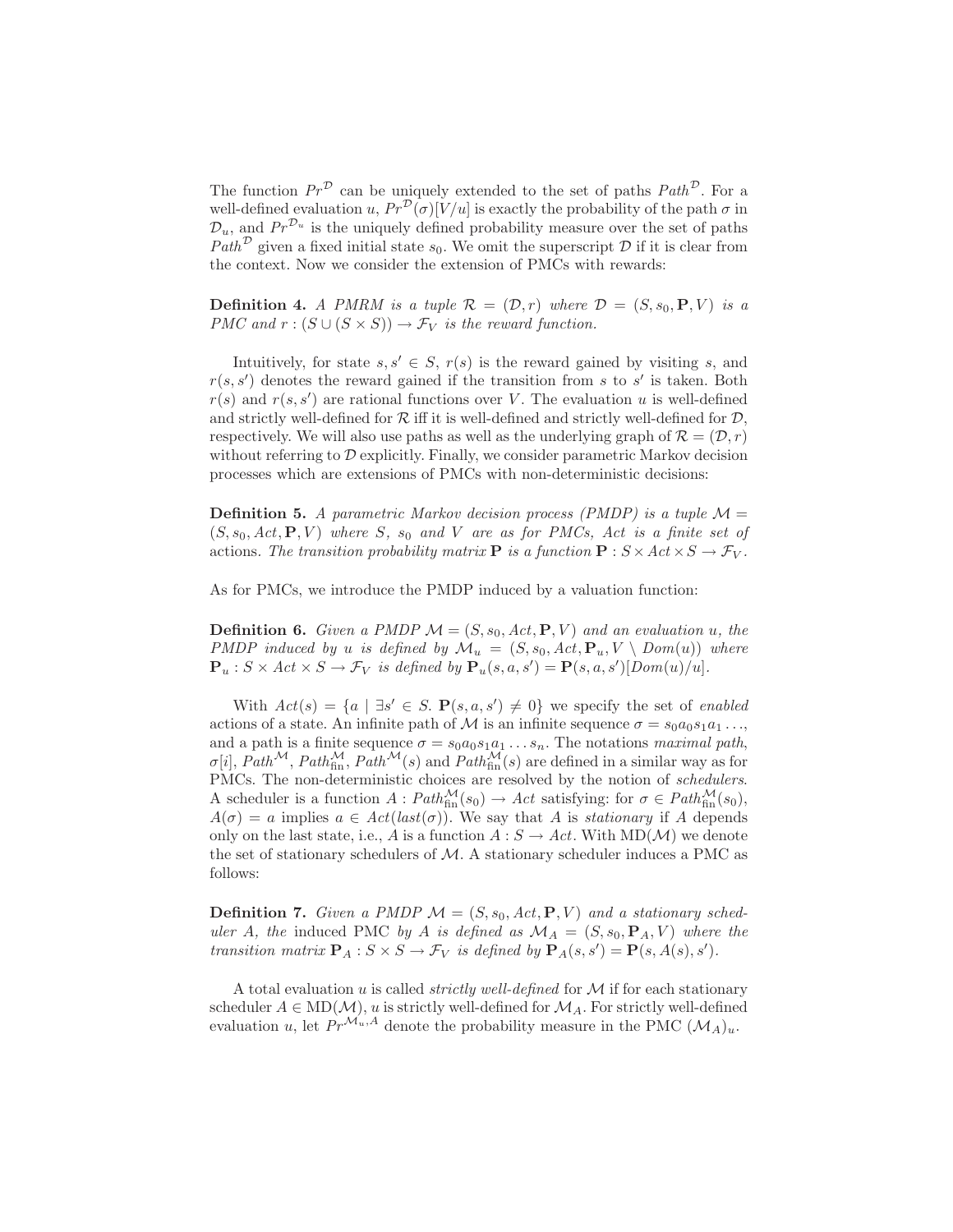#### 2.1 Bisimulation Relations

A bisimulation is an equivalence relation on states which subsumes states satisfying the same properties. Now we extend the standard strong [\[17\]](#page-17-9) and weak bisimulation [\[4\]](#page-17-10) relations for Markov models to our parametric setting in an obvious way.

**Definition 8.** Let  $\mathcal{D} = (S, s_0, \mathbf{P}, V)$  be a PMC and R be an equivalence relation *on S. R is a* strong bisimulation *on*  $D$  *with respect to*  $B$  *if for all*  $s_1Rs_2$  *it holds*  $s_1 \in \mathbf{B}$  *iff*  $s_2 \in \mathbf{B}$ *, and for all*  $C \in S/R$  *it holds*  $\mathbf{P}(s_1, C) = \mathbf{P}(s_2, C)$ 

States  $s_1$  and  $s_2$  are strongly bisimilar, denoted  $s_1 \sim_{\mathcal{D}} s_2$  iff there exists a strong bisimulation R on  $\mathcal D$ . Note that we have operations on functions in the definition, instead of numbers. For PMRMs, strong bisimulation is obtained by additionally requiring that  $r(s_1) = r(s_2)$  and  $r(s_1, C) = r(s_2, C)$  for all  $C \in S/R$ if  $s_1Rs_2$ . Now we give the notion of weak bisimulation:

**Definition 9.** Let  $\mathcal{D} = (S, s_0, \mathbf{P}, V)$  be a PMC and R be an equivalence relation *on S. Let* B *be a set of target states.* R *is a* weak bisimulation *on* D *with respect to* **B** *if for all*  $s_1Rs_2$   $s_1 \in \mathbf{B}$  *iff*  $s_2 \in \mathbf{B}$ *, and* 

- *1. If*  $P(s_i, [s_i]_R) ≠ 1$  *for*  $i = 1, 2$  *then for all*  $C ∈ S/R$ ,  $C ≠ [s_1]_R = [s_2]_R$ *:*<br> $\frac{P(s_1, C)}{1-P(s_1, [s_1]_R)} = \frac{P(s_2, C)}{1-P(s_2, [s_2]_R)}$  $\overline{1-P(s_2,[s_2]_R)}$
- 2.  $s_1$  *can reach a state outside*  $[s_1]_R$  *iff*  $s_2$  *can reach a state outside*  $[s_2]_R$ *.*

We say that states  $s_1$  and  $s_2$  are weakly bisimilar, denoted  $s_1 \approx_{\mathcal{D}} s_2$  iff there exists a weak bisimulation  $R$  on  $D$ . Weak bisimulation is strictly coarser than strong bisimulation. To the best of our knowledge, weak bisimulation has not been introduced for Markov reward models.

### <span id="page-5-0"></span>3 Algorithms

**Parametric MCs.** Let  $D$  be a PMC and let  $B$  be a set of target states. We are interested in the *parametric probabilistic reachability*, i.e., the function representing the probability to reach a set of target states **B** from  $s_0$ , for all well-defined valuations. This is defined by  $Pr^{\mathcal{D}}(\{\sigma \mid \sigma[0] = s_0 \land \exists i.\sigma[i] \in \mathbf{B}\}).$ 

Daws  $[8]$  has already solved this problem as follows. First, the PMC is transformed into a finite automaton, with the same initial state, and B as the final states. Transition probabilities are described by symbols from an alphabet of the automaton of the form  $\frac{p}{q}$  or x representing rational numbers, or variables. Afterwards, based on the *state elimination* [\[15\]](#page-17-2) method, the regular expression describing the language of such an automaton is calculated. Then, these regular expressions are evaluated into rational functions representing the probability to finally reach the target states. However, this approach can become very costly, as the length of a regular expression obtained from automaton is  $n^{\Theta(\log n)}$  [\[11\]](#page-17-3).

In this section, we present an improved algorithm in which state elimination and the computation of rational functions are intertwined. As we do not compute the regular expressions as an intermediate step anymore, this allows for a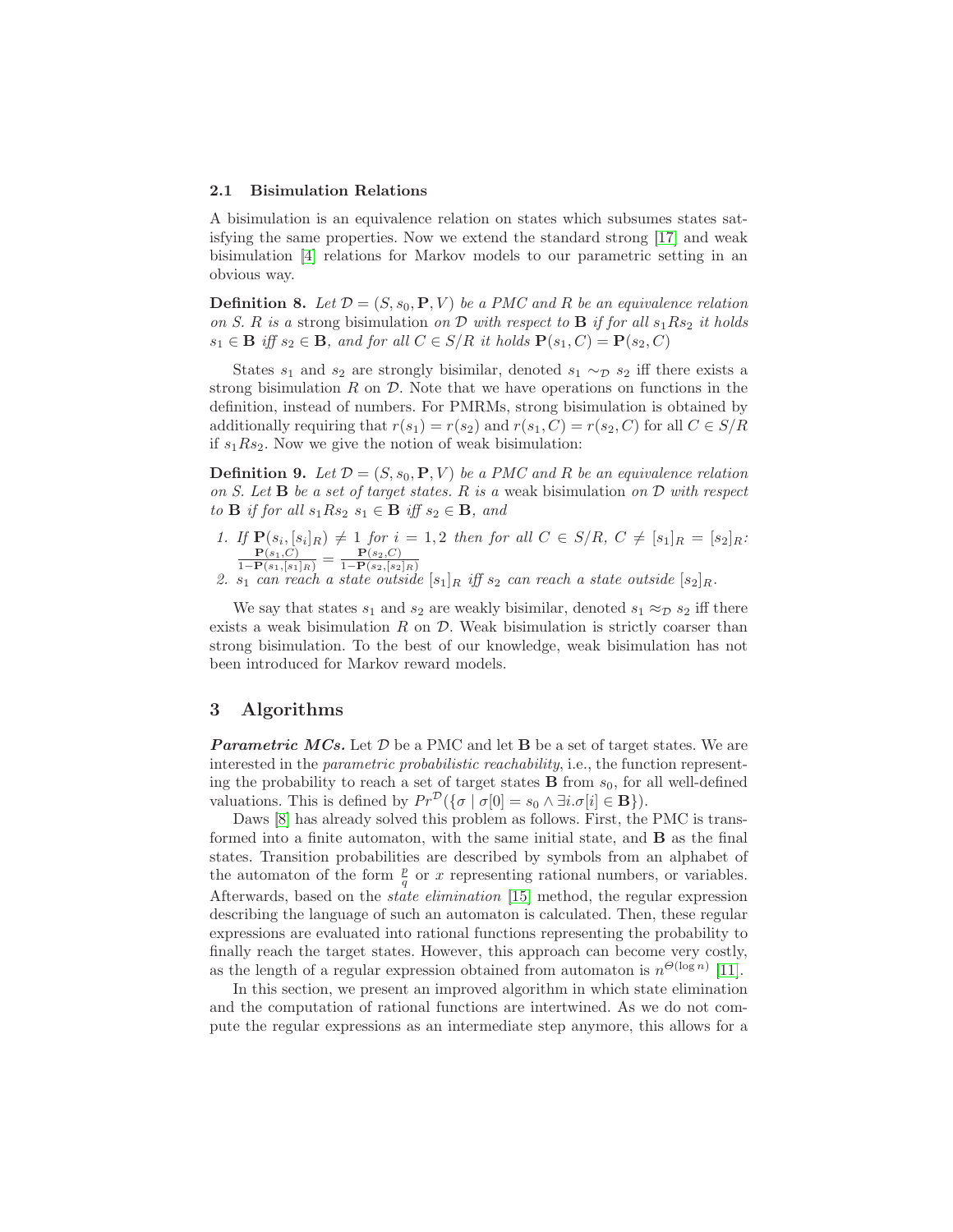<span id="page-6-0"></span>Algorithm 1 Parametric probabilistic reachability for PMCs

**Require:** PMC  $\mathcal{D} = (S, s_0, \mathbf{P}, V)$  and the set of target states **B**. State  $s \in \mathbf{B}$  is absorbing. For all  $s \in S$ , it holds  $reach(s_0, s)$  and  $reach(s, B)$ .

- 1: for all  $s \in S \setminus (\{s_0\} \cup \mathbf{B})$  do
- 2: **for all**  $(s_1, s_2) \in pre(s) \times post(s)$  do
- 3:  $P(s_1, s_2) = P(s_1, s_2) + P(s_1, s) \frac{1}{1 P(s, s)} P(s, s_2)$
- 4: *eliminate*(s)
- 5:  $\mathrm{return} \; \frac{1}{1-\mathbf{P}(s_0,s_0)} \mathbf{P}(s_0,\mathbf{B})$

more efficient implementation. The reason is that the rational functions can be simplified during the state elimination steps, thus avoiding the blowup of regular expressions.



The algorithm is presented in Algorithm [1.](#page-6-0) The input is a PMC  $D$  and a set of target states B. Since we are interested in the probabilistic reachability, w.l.o.g., we can make the target states absorbing, and remove states not reachable from  $s_0$ , or which can not reach **B** a priori. A usual search algorithm is sufficient for this preparation. In the algorithm  $+$ ,  $-$ , etc. are operations for rational functions, and *exact arithmetic* is used to avoid numerical problems. The key idea of the algorithm is to eliminate states from the PMC one by one, while maintaining the probabilistic reachability. The elimination of a single state  $s \notin \{s_0\} \cup \mathbf{B}$  is illustrated in the figure above. The labels represent the corresponding transition probabilities. The function  $eliminate(s)$  eliminates state s from  $D$ . When eliminating s, we consider all pairs  $(s_1, s_2) \in pre(s) \times post(s)$ . After eliminating s, the new transition probability from  $s_1$  to  $s_2$  becomes  $f(s_1, s_2) := p_d + \frac{p_a p_b}{1-p_c}$ . The second term  $\frac{p_a p_b}{1-p_c}$  is the geometric sum  $\sum_{i=0}^{\infty} p_a p_c^i p_b = \frac{p_a p_b}{1-p_c}$ , which corresponds to the probability of reaching  $s_2$  from  $s_1$  through s.

Now we discuss the correctness of our algorithm. Consider the simple PMC in the figure above. Assume that we have  $V = \{p_a, p_b, p_c, p_d\}$ . For strictly welldefined evaluation, our computed rational function  $f(s_1, s_2)$  is correct, which can be seen as follows. If u is strictly well-defined, we have that  $E_{\mathcal{D}} = E_{\mathcal{D}_u}$ , implying that  $u(p_c) > 0$ ,  $u(p_b) > 0$  and  $u(p_c) + u(p_b) \le 1$ . This indicates also that the denominator  $1-u(p_c)$  is not zero. Obviously, for well-defined evaluation u with  $u(p_c) = 1$ , our result  $f(s_1, s_2)$  is not defined at all. The problem is that state s can not reach  $s_2$  in  $\mathcal{G}_{\mathcal{D}_u}$  any more. Now consider another well-defined evaluation (but not strictly well-defined) u satisfying  $u(p_c) = 0$  and  $u(p_b) = 1$ . It is easy to check that  $f(s_1, s_2)$  returns the right result in this case. We introduce the notion of *maximal well-defined* evaluations for this purpose. Let the PMC  $D$  and the set  $B$  satisfy the requirements of our algorithm. The total evaluation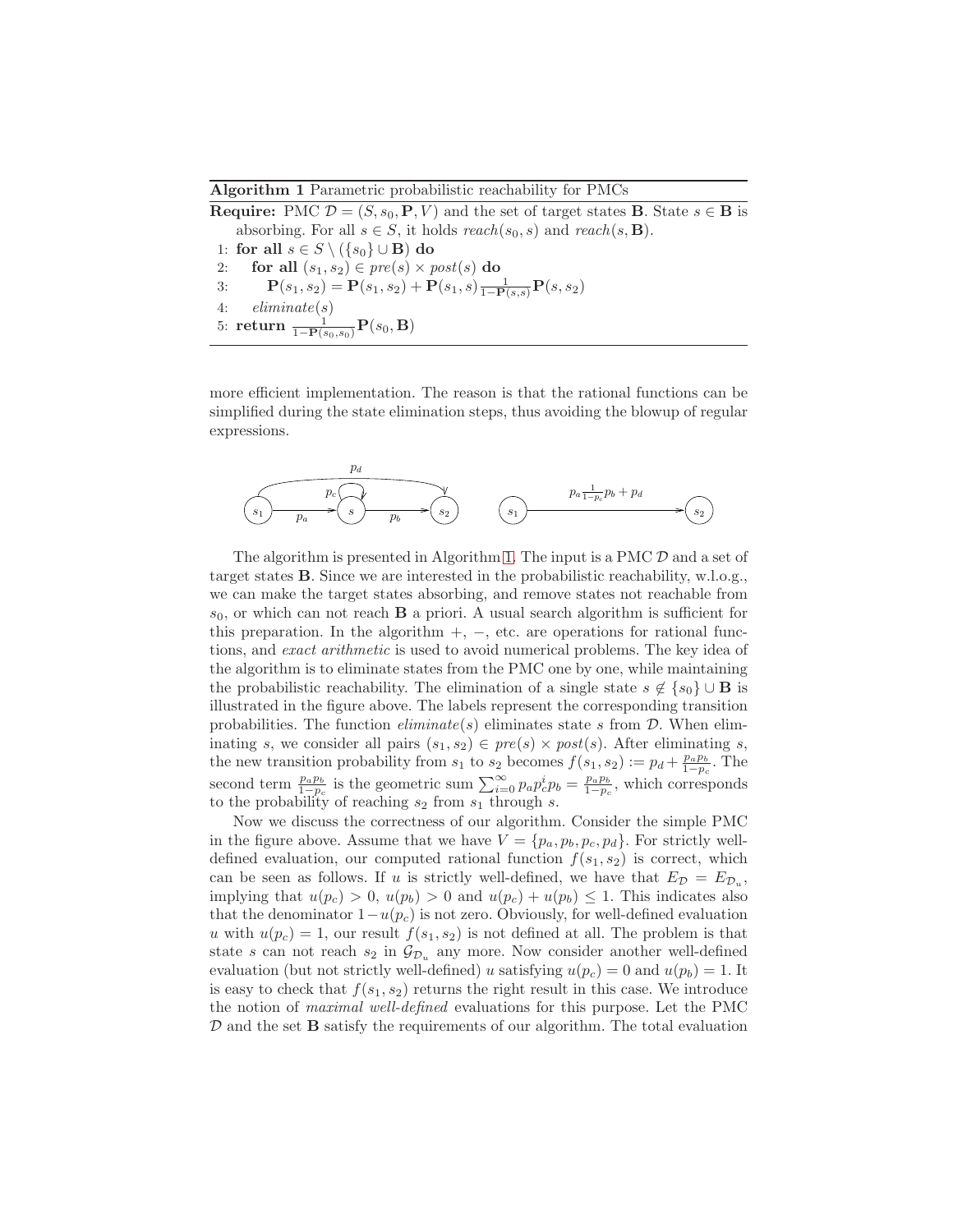<span id="page-7-0"></span>Algorithm 2 Parametric Expected Reward for PMRM

<span id="page-7-4"></span><span id="page-7-3"></span><span id="page-7-2"></span>**Require:** PMRM  $M = (\mathcal{D}, r)$  with  $\mathcal{D} = (S, s_0, \mathbf{P}, V)$ , the set of target states **B.** State  $s \in \mathbf{B}$  is absorbing. For all  $s \in S$ , it holds that  $reach(s_0, s)$  and  $reach(s, \mathbf{B}).$ 1: for all  $s \in S \setminus (\{s_0\} \cup \mathbf{B})$  do 2: **for all**  $(s_1, s_2) \in pre(s) \times post(s)$  do 3:  $p_e = \mathbf{P}(s_1, s) \frac{1}{1 - \mathbf{P}(s, s)} \mathbf{P}(s, s_2)$ 4:  $r_e = r(s_1, s) + r(s, s_2) + r(s) + \frac{\mathbf{P}(s, s)}{1 - \mathbf{P}(s, s)} (r(s, s) + r(s))$ 5:  $r(s_1, s_2) = \frac{p_e r_e + P(s_1, s_2) r(s_1, s_2)}{p_e + P(s_1, s_2)}$ 6:  $\mathbf{P}(s_1, s_2) = \mathbf{P}(s_1, s_2) + p_e$ 7: *eliminate*(s) 8: return  $\sum_{s\in{\bf B}}\{\frac{{\bf P}(s_0,s)}{1-{\bf P}(s_0,s)}\}$  $\frac{{\mathrm{P}}(s_0,s)}{1-{\mathrm{P}}(s_0,s_0)}\big(r\big(s_0\big)+r\big(s_0,s\big)\big)+\frac{{\mathrm{P}}(s_0,s_0){\mathrm{P}}(s_0,s)}{(1-{\mathrm{P}}(s_0,s_0))^2}\,\big(r\big(s_0,s_0\big)+r\big(s_0\big)\big)\big\}$ 

<span id="page-7-6"></span><span id="page-7-5"></span>u is maximal well-defined, if it is well-defined, and if for each  $s \in S$  it holds that  $reach^{D_u}(s, \mathbf{B})$ . This means that we can still reach the set of target states from all states of the model after inserting values into the parametric model according to the evaluation. Notice that this does not mean that the reachability probability is 1, because we allow sub-stochastic models. We can handle nonmaximal evaluations by additional preprocessing, which is skipped here. Now we give the correctness of Algorithm [1.](#page-6-0) The detailed inductive based proof is presented in Appendix [A.1.](#page-18-0)

<span id="page-7-1"></span>Lemma 1. *Assume that the PMC* D *and set of states* B *satisfy the requirement of Algorithm [1.](#page-6-0) Assume that the algorithm returns*  $f \in \mathcal{F}_V$ *. Then, for maximal well-defined evaluation u it holds that*  $Pr^{D_u}(s_0, \mathbf{B}) = f[V/u].$ 

**Parametric MRMs.** Let  $\mathcal{R} = (\mathcal{D}, r)$  be a PMRM with  $\mathcal{D} = (S, s_0, P, V)$ . Let B ⊆ S be a set of target states. We are interested in the *parametric expected accumulated reward* [\[18\]](#page-17-11) until **B**, which is denoted by  $\mathcal{R}(s_0, \mathbf{B})$ . Formally,  $\mathcal{R}(s_0, \mathbf{B})$ is the *expectation* of the random variable  $X : \sigma \in Path^{\mathcal{D}}(s_0) \to \mathbb{R}_{\geq 0}$  which is defined by:  $X(\sigma)$  equals 0 if  $first(\sigma) \in \mathbf{B}$ ,  $\infty$  if  $\sigma[i] \notin \mathbf{B}$  for all i, and equals  $\sum_{i=0}^{\min\{j|\sigma[j]\in\mathbf{B}\}-1} r(\sigma[i]) + r(\sigma[i], \sigma[i+1])$  otherwise.

In Algorithm [2,](#page-7-0) we extend the algorithm for PMCs to handle PMRMs. The input model is a PMRM  $\mathcal{M} = (\mathcal{D}, r)$  where we have the same requirement of  $\mathcal D$  as Algorithm [1](#page-6-0) plus the assumption that the set of target states is reached with probability 1 for the evaluations under consideration. We discuss briefly how other special cases can be dealt with by means of simple search algorithms. As for PMCs, states not reachable from  $s_0$  need not be considered. Assume that there exists a state s satisfying the property that  $reach(s_0, s)$  and that  $\neg reach(s, B)$ . By definition, any path  $\sigma$  containing s would have infinite reward, which implies also that  $\mathcal{R}(s_0, \mathbf{B}) = \infty$ .

Assume that  $D$  satisfies the requirement of the algorithm. In this case we have  $\mathcal{R}(s_0, \mathbf{B}) = \sum_{\sigma} Pr(\sigma) \cdot X(\sigma)$  where  $\sigma$  ranges over all finite and maximal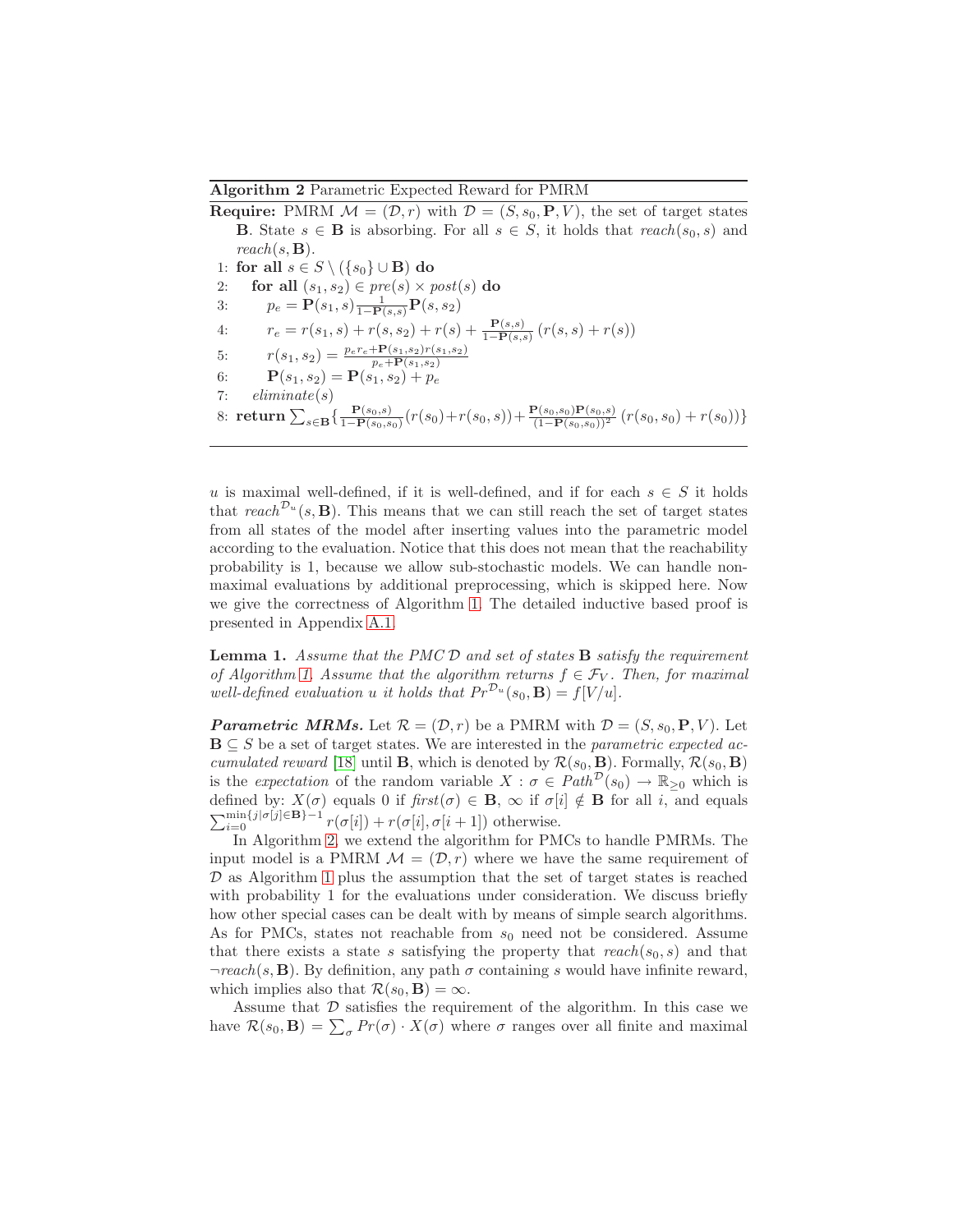$$
\underbrace{(s_1)^{p_a/r_a}}_{p_a/r_a} \underbrace{(s/r_s)}_{p_a/r_d} \underbrace{(s_2)}_{p_a/r_d} \underbrace{(s_1)^{p_e/r_e}}_{p_a/r_d} \underbrace{(s_2)}_{p_a/r_d} \underbrace{(s_1)^{p_e + p_a/r_d}}_{p_a/r_d} \underbrace{(s_2)^{p_a/r_d}}_{p_a/r_d}
$$

<span id="page-8-0"></span>**Fig. 1.** State elimination for MRMs:  $p_e = \frac{p_a p_b}{1-p_c}$ ,  $r_e = r_a + r_b + r_s + \frac{p_c}{1-p_c} (r_c + r_s)$ 

paths of D. The key part of the algorithm is the adaption of the state elimination algorithm for M. Consider the pair  $(s_1, s_2) \in pre(s) \times post(s)$ . The core is how to obtain the transition reward for the new transition  $(s_1, s_2)$  after eliminating s. Consider Figure [1,](#page-8-0) where the label  $p/r$  of the edge  $(s, s')$  denotes the transition probability and the transition reward of the transition respectively. We construct the transition from  $s_1$  to  $s_2$  in two steps. In the first step we assume that  $P(s_1, s_2) = 0$  ( $p_d = 0$  in the figure). As for PMCs, after removing s, the probability of moving from  $s_1$  to  $s_2$  is the infinite sum  $f(s_1, s_2) := \sum_{i=0}^{\infty} p_a p_c^i p_b = \frac{p_a p_b}{1-p_c}$ . Strictly according our definition, the expected accumulated rewards would be

$$
g(s_1, s_2) := \sum_{i=0}^{\infty} (p_a p_c^i p_b) \cdot (r_a + r_s + (r_c + r_s)i + r_b)
$$
  
=  $(r_a + r_s + r_b) \frac{p_a p_b}{1 - p_c} + p_a p_b (r_c + r_s) \sum_{i=0}^{\infty} i p_c^i$ 

The sum  $\sum_{i=0}^{\infty} i p_c^i$  can be simplified to  $\frac{p_c}{(1-p_c)^2}$ . Then, we would take the function  $r_e := \frac{g(s_1, s_2)}{f(s_1, s_2)}$  $\frac{g(s_1,s_2)}{f(s_1,s_2)}$  for the new reward from  $(s_1,s_2)$ . It can be simplified to  $r_e =$  $r_a + r_b + r_s + \frac{p_c}{1-p_c}$   $(r_c + r_s)$ . This reward can be understood as follows. The sum  $r_a+r_b+r_s$  corresponds to the rewards via visiting s and taking transitions  $(s_1,s)$ and  $(s, s_2)$ . The term  $\frac{p_c}{1-p_c}$  can be interpreted as the expected number of times that the self-loop of  $s$  is taken, thus the second part is obtained by multiplying it with the rewards  $r_c + r_s$  of a single loop.

Now we take account of the case  $P(s_1, s_2) > 0$ . The probability becomes then  $p_e + p_d$  where  $p_e = \frac{p_a p_b}{1-p_c}$  and  $p_d = \mathbf{P}(s_1, s_2)$ . A similar analysis as above allows us to get the reward  $\frac{p_e r_e + p_d r_d}{p_e + p_d}$ . Now for the correctness of the algorithm for the expected reward.

<span id="page-8-1"></span>**Lemma 2.** Assume that the PMRM  $\mathcal{R} = (\mathcal{D}, r)$  and **B** satisfy the requirement *of Algorithm [2.](#page-7-0) Assume that the algorithm returns*  $f \in \mathcal{F}_V$ *. Let u be a maximal well-defined evaluation. Then, it holds that*  $R(s_0, \mathbf{B}) = f[V/u]$ .

**Parametric MDP.** Let  $M = (S, s_0, Act, P, V)$  be a PMDP,  $B \subseteq S$  a set of target states. Our goal of this section is to compute the maximal parametric reachability probability of  $\bf{B}$  in  $\cal{M}$  with respect to all schedulers. Formally, we want to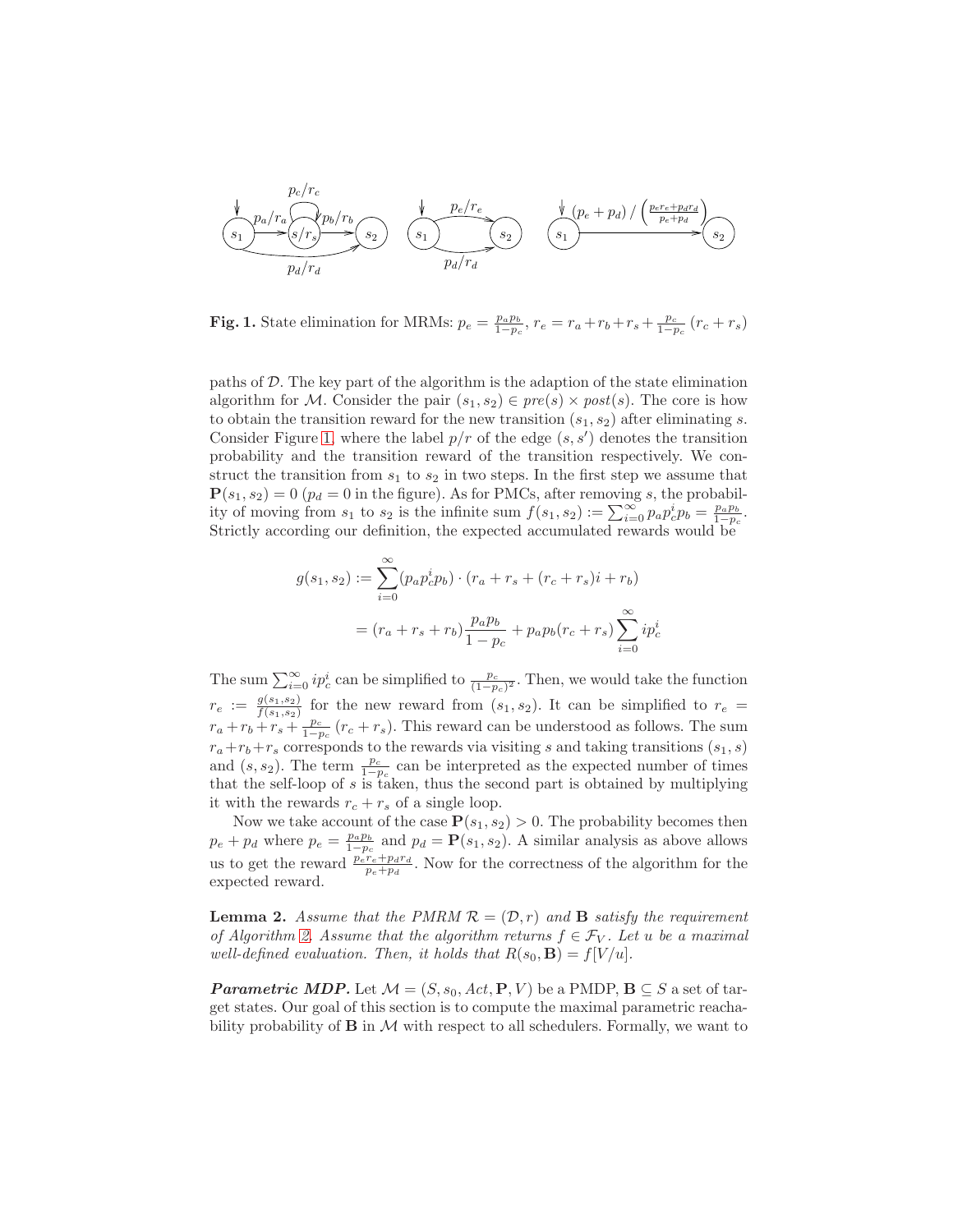compute the maximum max<sub>A</sub>  $Pr^{\mathcal{M}_u, A}(s_0, \mathbf{B})$  for each strictly well-defined valuation  $u$ , with  $A$  ranging over all schedulers. For the ordinary MDP case (e.g.  $\mathcal{M}_u$  where u is strictly well-defined), as shown in [\[5\]](#page-17-12), the class of stationary schedulers is sufficient to achieve this maximum probabilistic reachability. For PMDPs, different stationary schedulers are needed for different evaluations:

*Example 1.* Consider the PMDP  $M = (\{s_0, s_1, s_2\}, s_0, \{a, b\}, P, \{x\})$  where **P** is defined by:  $P(s_0, a, s_1) = P(s_0, a, s_2) = \frac{1}{2}, P(s_0, b, s_1) = x, P(s_0, b, s_2) = 1 - x.$ Let  $\mathbf{B} = \{s_1\}$ . Obviously, for  $x \leq \frac{1}{2}$  taking decision a we get the maximal reachability probability  $\frac{1}{2}$ . Moreover, for  $x \geq \frac{1}{2}$  we get the maximal probability x with decision b.

We introduce binary variables to encode non-deterministic choices in PMDPs, as anticipated in [\[8\]](#page-17-1). For state  $s \in S$  with  $k = |Act(s)|$  non-deterministic choices, we need to introduce  $k - 1$  variables.

**Definition 10.** Let *s* ∈ *S* with  $|Act(s)| > 1$ . Let  $\delta(s) ∈ Act(s)$  be an arbitrary *selected action. Then, for each*  $a \in Act(s)$  *and*  $a \neq \delta(s)$ *, we introduce a binary variable*  $v_{s,a}$ *, denoted by* enc $(s,a)$ *, to encode the transition with respect to a from* s. The transition with respect to  $\delta(s)$  is encoded via  $\text{enc}(s, \delta(s)) := 1 \sum_{b \in Act(s), b \neq \delta(s)} v_{s,b}$ .

In the following, we fix  $\delta$  as defined above and let  $Var_{\delta}$  denote the set of these variables, all of which have domain  $\{0, 1\}$ . Intuitively,  $v_{s,a} = 1$  indicates that the transition labelled with  $a$  is taken from  $s$ . Now we define the encoding of  $\mathcal M$  with respect to  $Var_{\delta}$ .

**Definition 11.** Let  $M = (S, s_0, Act, P, V)$  be a PMDP. The encoding PMC *with respect to*  $Var_{\delta}$  *is defined as* enc $(M) = (S, s_0, P_{\delta}, V \dot{\cup} Var_{\delta})$  *where* 

$$
\mathbf{P}_{\delta}(s, s') = \sum_{a \in Act} \mathbf{P}(s, a, s') \cdot \text{enc}(s, a)
$$

To avoid confusion, we use  $v : Var_{\delta} \to \{0, 1\}$  to denote the evaluation function for  $Var_{\delta}$ . We say v is *stationary*, if for each s with  $|Act(s)| > 1$ , there exists at most one  $a \in \text{Act}(s) \setminus \{\delta(s)\}\$  with  $v(v_{s,a}) = 1$ . We let  $SE_X$  denote the set of stationary evaluations v with domain  $Dom(v) = X$ , and let  $SE := SE_{Var_{\delta}}$ . Observe that if  $v(v_{s,a}) = 0$  for all  $a \in Act(s) \setminus {\delta(s)}$ , the transition labelled with  $\delta(s)$  is selected.

We can apply Algorithm [1](#page-6-0) on the encoding PMC to compute the parametric probabilistic reachability. In the following we discuss how to transform this back to the maximal probabilistic reachability for the original PMDPs. The following lemma states that each stationary scheduler corresponds to a stationary evaluation with respect to  $Var_{\delta}$ :

<span id="page-9-0"></span>**Lemma 3.** Let  $\mathcal{M} = (S, s_0, Act, P, V)$  be a PMDP. Then for each stationary *scheduler* A *there is a stationary evaluation*  $v \in SE$  *such that*  $M_A = (\text{enc}(M))_v$ . *Moreover, for each stationary evaluation*  $v \in SE$  there exists a stationary sched*uler* A *such that*  $(enc(\mathcal{M}))_v = \mathcal{M}_A$ .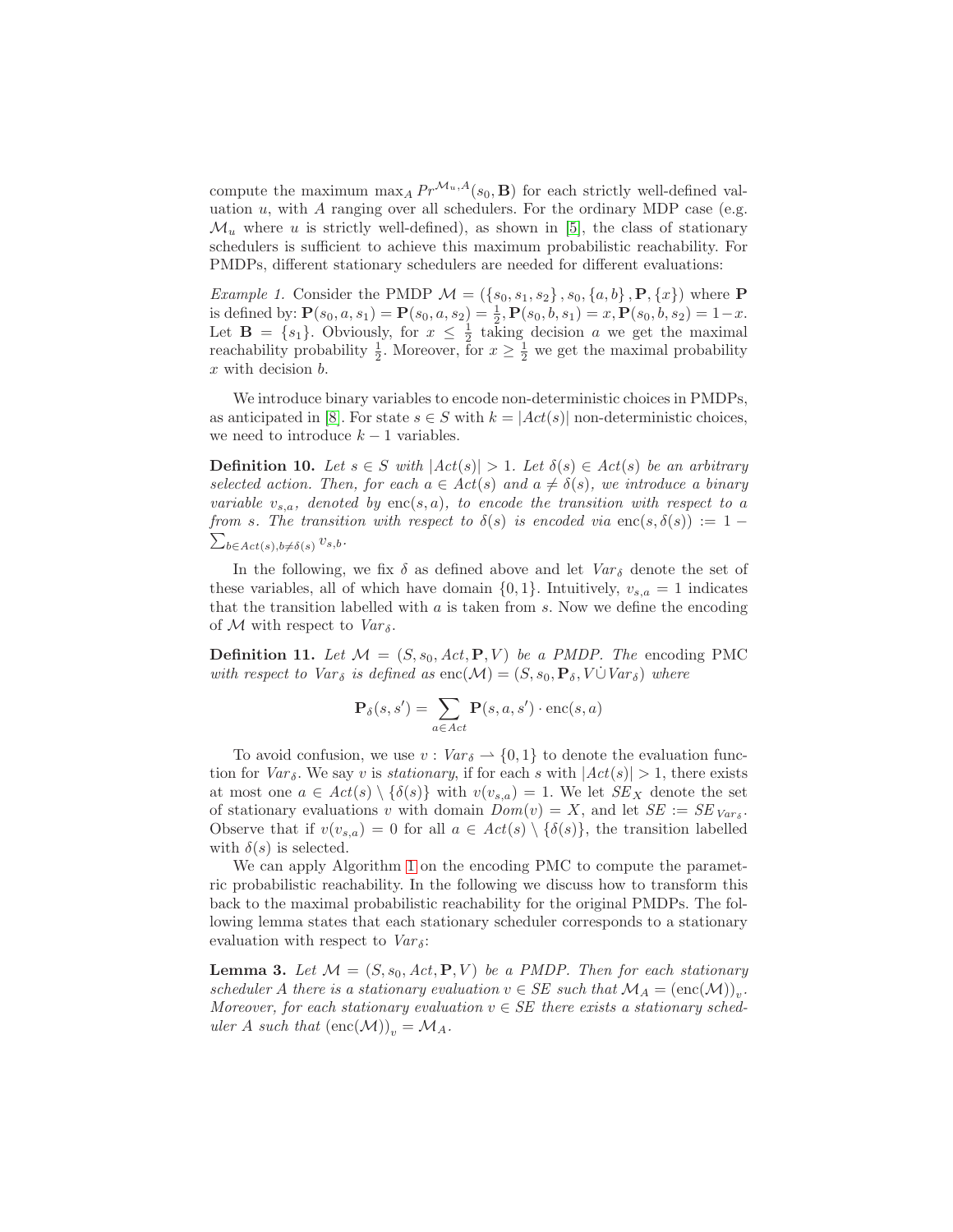The above lemma suggests that for a strictly well-defined evaluation  $u$  of  $\mathcal{M}$ ,  $\max_{A \in \text{MD}(\mathcal{M})} Pr^{\mathcal{M}_u, A}(s_0, \mathbf{B})$  is the same as  $\max_{v \in SE} Pr^{(\text{enc}(\mathcal{M}_u))_v}(s_0, \mathbf{B})$ . The following lemma discusses the computation of this maximum:

<span id="page-10-0"></span>**Lemma 4.** Let  $\mathcal{M} = (S, s_0, Act, P, V)$  be a PMDP and let f be the function *obtained by applying Algorithm [1](#page-6-0) on* enc $(M)$ *. Let Var<sub>f</sub> denote the set of variables occurring in* f*. Then for each strictly well-defined evaluation* u *of* M*, it holds that:*

$$
\max_{A \in \text{MD}(\mathcal{M})} Pr^{\mathcal{M}_u, A}(s_0, \mathbf{B}) = \max_{v \in SE_{Var_{\delta} \cap Var_f}} f[Var_{\delta}/v][V/u]
$$

In worst case, we have  $SE_{Var_{\delta} \cap Var_{f}} = SE$ . The size  $|SE| = \prod_{s \in S} |Act(s)|$ grows exponential in the number of states s with  $|Act(s) > 1|$ .

**Bisimulation Minimisation for Parametric Models.** We discuss how to apply bisimulation strategy to reduce the state space. For PMCs, both strong and weak bisimulation can be applied, while for PMRMs only strong bisimulation is used. The most interesting part is for PMDPs, for which we minimise the encoded PMC instead of the original one. The following lemma shows that strong (weak) bisimilar states in  $D$  are also strong (weak) bisimilar in  $D_u$  for each maximal well-defined evaluation:

<span id="page-10-2"></span>**Lemma 5.** Let  $\mathcal{D} = (S, s_0, \mathbf{P}, V)$  be a PMC with  $s_1, s_2 \in S$ . Let **B** be a set of *target states. Then, for all maximal well-defined evaluation* u,  $s_1 \sim_{\mathcal{D}} s_2$  *implies that*  $s_1 \sim_{\mathcal{D}_u} s_2$ , and  $s_1 \approx_{\mathcal{D}} s_2$  *implies that*  $s_1 \approx_{\mathcal{D}_u} s_2$ .

Both strong and weak bisimulation preserve the probabilistic reachability for ordinary MCs [\[13](#page-17-13)[,3\]](#page-17-5). By the above lemma, for PMCs, both strong and weak bisimulation preserve probabilistic reachability for all maximal well-defined evaluations. Similar result holds for PMRMs: if two states  $s_1, s_2$  of  $\mathcal{M} = (\mathcal{D}, r)$  are strong bisimilar, i.e.  $s_1 \sim_{\mathcal{M}} s_2$ , then for all maximal well-defined evaluations u, we have  $s_1 \sim_{\mathcal{M}_u} s_2$ . As a consequence, strong bisimulation preserve expected accumulated reward for all well-defined evaluations for MRMs.

Now we discuss how to minimise PMDPs. Instead of computing the bisimulation quotient on the original PMDPs  $\mathcal{M}$ , we apply the bisimulation minimisation algorithms on the encoded PMCs enc $(\mathcal{M})$ . Since both strong and weak bisimulation preserve reachability for PMCs, by Lemma [3](#page-9-0) and Lemma [4,](#page-10-0) bisimulation minimisation on the encoded PMC enc $(\mathcal{M})$  also preserves the maximal probabilistic reachability on  $M$  with respect to strictly well-defined evaluations. Thus, we can apply the efficient strong and weak bisimulation algorithm for the encoding PMC directly. The following example illustrates the use of strong and weak simulations for PMDPs:

<span id="page-10-1"></span>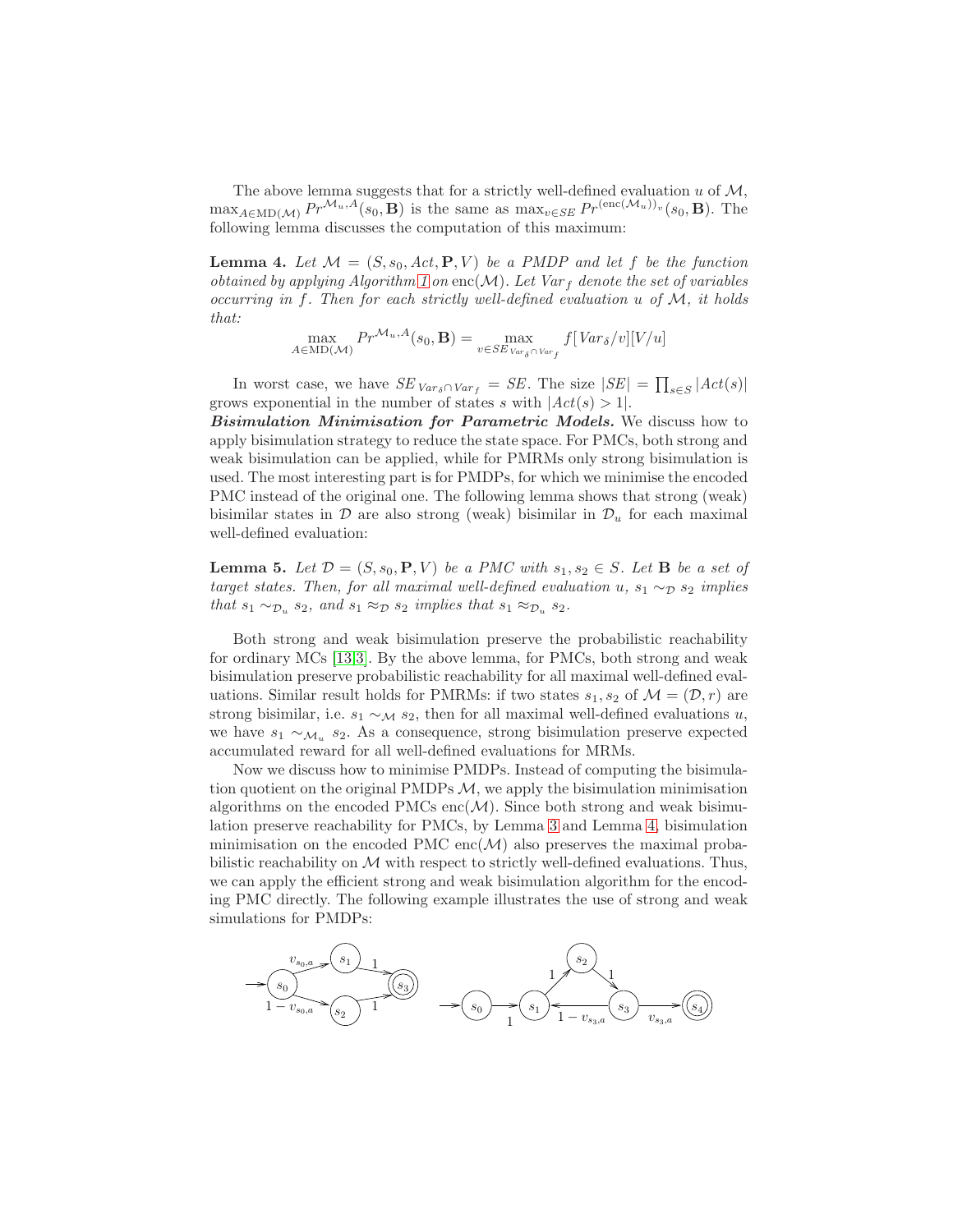*Example 2.* Consider the encoding PMC on the left of the above figure. States  $s_1, s_2$  are obviously strong bisimilar. Moreover, in the quotient, we have that the probability of going to the equivalence class  $\{s_1, s_2\}$  from  $s_0$  is 1, in which the variable  $v_{s,a}$  disappeared. Now consider the right part. In this encoding PMC, states  $s_1, s_2, s_3$  are weak bisimilar, for both cases  $v_{s_3,a} = 1$  and  $v_{s_3,a} = 0$ .

Complexity. Since our algorithm is dealing with rational functions, we first discuss briefly the complexity of arithmetic for polynomials and rational func-tions. For more detail we refer to [\[10\]](#page-17-14). For a polynomial f, let  $mon(f)$  denote the number of monomials. Addition and subtraction of two polynomials f and g are performed by adding or subtracting coefficients of like monomials, which take time  $mon(f) + mon(g)$ . Multiplication is performed by cross-multiplying each monomials, which takes  $\mathcal{O}(mon(f) \cdot mon(g))$ . Division of two polynomials results a rational function, which is then simplified by shortening the *greatest common divisor* (GCD), which can be obtained efficiently using variation of the Euclid's algorithm. Arithmetic for rational functions reduces to manipulation of polynomials, for example  $\frac{f_1}{f_2} + \frac{g_1}{g_2} = \frac{f_1g_2+f_2g_1}{f_2g_2}$ . Checking whether two rational functions  $\frac{f_1}{f_2} = \frac{g_1}{g_2}$  are the same as to check whether  $f_1g_2 - f_2g_1$  is a zero polynomial.

We now discuss the complexity of our algorithms. In each elimination step, we have to update the transition functions (or rewards for MRMs) which takes  $\mathcal{O}(n^2)$  polynomial operations in worst case. Thus, all together  $O(n^3)$  many operations are needed to get the final function, which is the same as in the state elimination algorithm [\[6\]](#page-17-15). The complexity of arithmetic for polynomials depends on the degrees.

For PMDPs, we first encode the non-deterministic choices via new binary variables. Then, the encoding PMC is submitted to the dedicated algorithm for parametric MCs. The final function can contain thus both variables from the input model and variables encoding the non-determinism. As shown in Lemma [4,](#page-10-0) the evaluation is exponential in the number of variables encoding the non-determinism occurring in the final rational function.

We also discuss briefly the complexity of the bisimulation minimisation algo-rithms. For ordinary MCs, strong bisimulation can be computed [\[9\]](#page-17-4) in  $\mathcal{O}(m \log n)$ where  $n, m$  denote the number of states and transitions respectively. The com-plexity of deciding weak bisimulation [\[3\]](#page-17-5) is  $\mathcal{O}(mn)$ . These algorithms can be extended to PMCs directly, with the support of operations on functions. The complexity is then  $\mathcal{O}(m \log n)$  and  $\mathcal{O}(mn)$  many operations on rational functions.

#### <span id="page-11-0"></span>4 Case Studies

We have build the tool PARAM, which implements our new algorithms, including both the state-elimination algorithm as well as the bisimulation minimisation algorithm. Param allows *guarded-commands* based input language supporting MC, MRM and MDPs. The language is extended from Prism [\[14\]](#page-17-16) with unknown parameters. Properties are specified by PCTL formulae without nesting.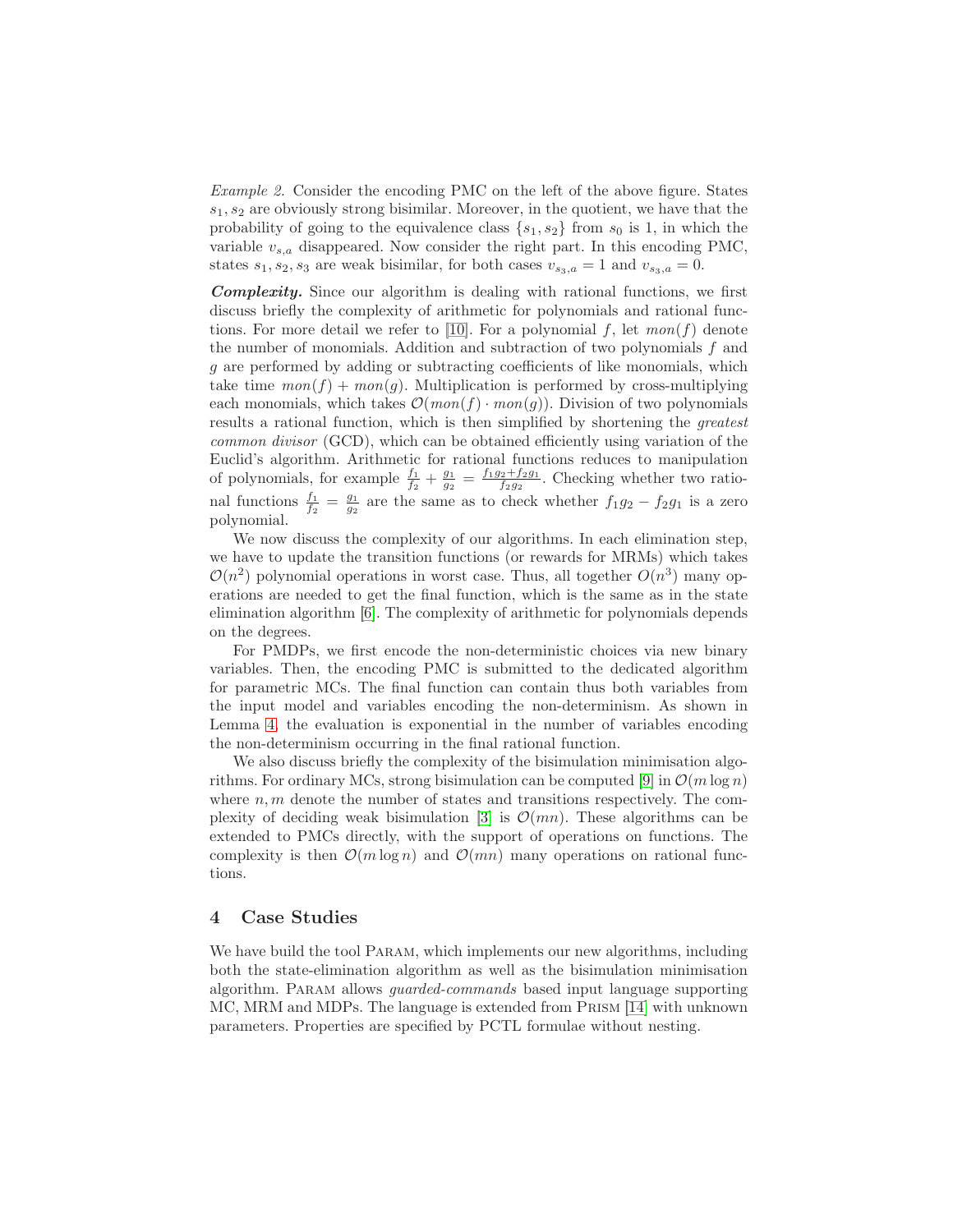

<span id="page-12-0"></span>Fig. 2. Left: Crowds Protocol. Right: Zeroconf

The sparse matrices are constructed from the model, and then the set of target states B are extracted from the formula. Then, bisimulation minimisation can be applied to reduce the state space. For MCs, both strong and weak bisimulation applies, and for MRMs, currently only strong bisimulation is supported. For PMDP, bisimulation is run for the encoded PMC. We use the computer algebra library  $COCOALIB[1]$  $COCOALIB[1]$  for handling arithmetic of rational functions, for example the basic arithmetic operations, comparisons and simplification.

We consider a selection of case studies to illustrate the practicality of our approach. All of the models are extended from the corresponding Prism models. All experiments were run on a Linux machine with an AMD Athlon $(tm)$  XP 2600+ processor at 2 GHz equipped with 2GB of RAM.

Crowds Protocol. The intention of the Crowds protocol [\[21\]](#page-17-18) is to protect the anonymity of Internet users. The protocol hides each user's communications via random routing. Assume that we have N honest Crowd members, and M dishonest members. Moreover, assume that there are  $R$  different path reformulates. The model is a PMC with two parameters of the model: (i)  $B = \frac{M}{M+N}$  is the probability that a Crowd member is untrustworthy, (ii)  $P$  is the probability that a member forwards the package to a random selected receiver. With probability  $1 - P$  it delivers the message to the receiver directly. As property we consider the probability that the actual sender was observed more than any other one by the untrustworthy members. For various  $N$  and  $R$  values, the following table summarises the time needed for computing the function representing this probability, with and without the bisimulation optimisation. In the last column we evaluate the probability for  $M = \frac{N}{5}$  (thus  $B = \frac{1}{6}$ ) and  $P = 0.8$ . An interesting observation is that the weak bisimulation quotient has the same size for the same R, but different probabilities. The reason for this is that the other parameter N has only affect on the transition probabilities of the quotient and not its un-derlying graph. In Figure [2](#page-12-0) we give the plot for  $N = 5, R = 7$ . Observe that this probability increases with the number of dishonest members  $M$ , which is due to the fact that the dishonest members share their local information. On the contrary, this probability decreases with P. The reason is that each router forwards the message randomly with probability  $P$ . Thus with increasing  $P$  the probability that the untrustworthy member can identify the real sender is then decreased.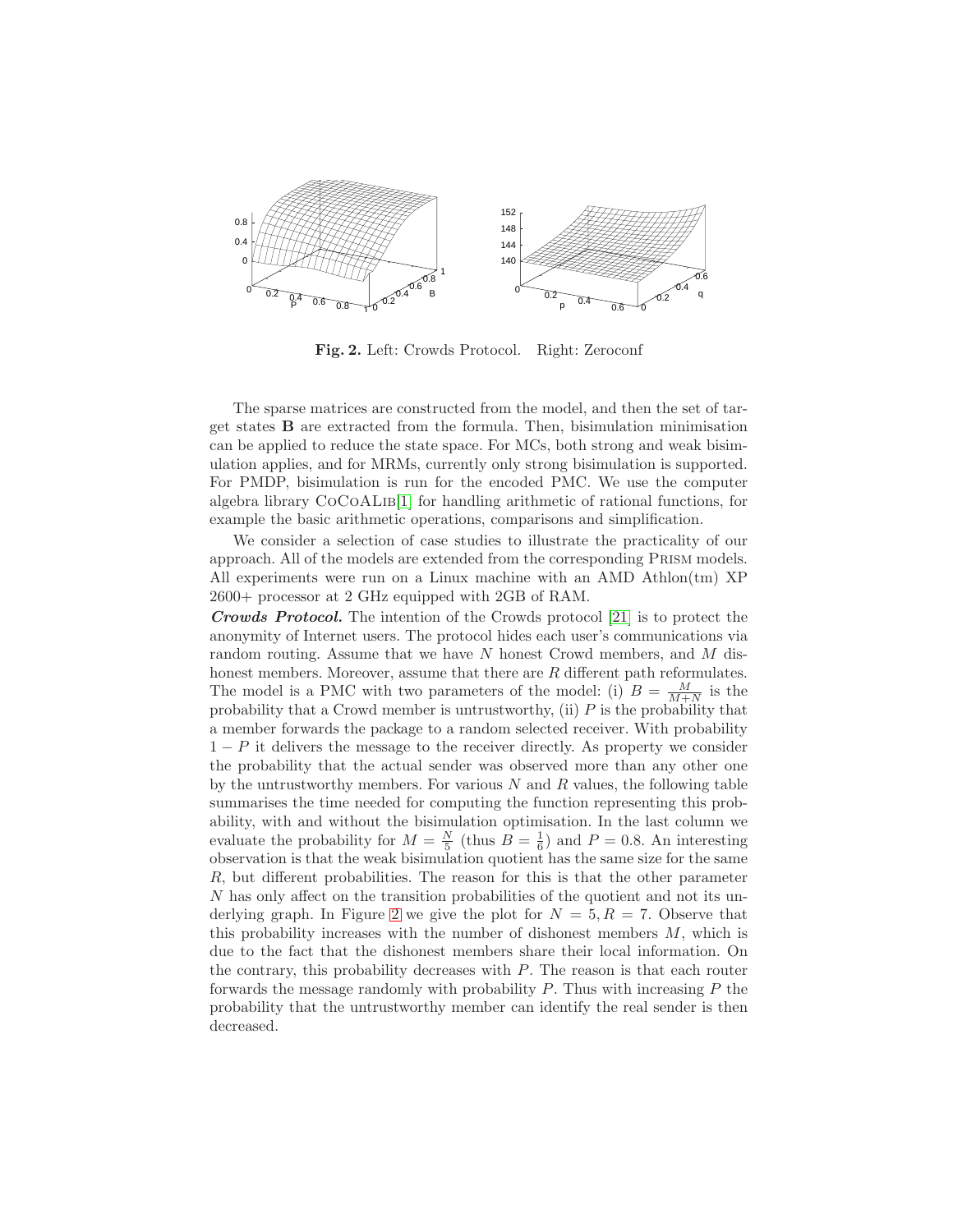| N           | $R_{\rm}$         |                    |       | no bisimulation |                                                                                 | bisimulation (weak) | $\rm\, Result $ |     |     |        |
|-------------|-------------------|--------------------|-------|-----------------|---------------------------------------------------------------------------------|---------------------|-----------------|-----|-----|--------|
|             |                   |                    |       |                 | $\overline{\text{States}}$ Trans. Time(s) Mem(MB) States Trans. Time(s) Mem(MB) |                     |                 |     |     |        |
| 5           |                   | 1192               | 2031  | 6               | 6                                                                               | 33                  | 62              | 3   |     | 0.3129 |
| 5           |                   | 8617               | 14916 | 73              | 22                                                                              | 127                 | 257             | 22  | 21  | 0.3840 |
| $5^{\circ}$ |                   | 37169              | 64888 | 1784            | 84                                                                              | 353                 | 732             | 234 | 84  | 0.4627 |
| 10          | $\mathcal{E}$     | 6552               | 15131 | 80              | 18                                                                              | 33                  | 62              | 16  | 17  | 0.2540 |
|             |                   | 10 5 111098 261247 |       | 1869            | 245                                                                             | 127                 | 257             | 504 | 245 | 0.3159 |
| 15          | $\lvert 3 \rvert$ | 19192              | 55911 | 508             | 47                                                                              | 33                  | 62              | 51  | 47  | 0.2352 |



**Zeroconf.** Zeroconf allows the installation and operation of a network in the most simple way. When a new host joins the network, it randomly selects an address among the  $K = 65024$  possible ones. With m hosts in the network, the collision probability is  $q = \frac{m}{K}$ . The host asks other hosts whether they are using this address. If a collision occurs, the host tries to detect this by waiting for an answer. The probability that the host gets not answer in case of collision is  $p$ , in which case he repeats the question. If after  $n$  tries the host got no answer, the host will erroneously consider the chosen address as valid. A sketch of the model is depicted in the figure above. We consider the expected number of tries till either the IP address is selected correctly or erroneously that is,  $\mathbf{B} = \{s_{ok}, s_{err}\}.$ For  $n = 140$ , the plot of this function is depicted in on the right part of Figure [2.](#page-12-0) The expected number of tests till termination increases with both the collision probability as well as the probability that a collision is not detected. Bisimulation optimisation was not of any use, as the quotient equals the original model. For  $n = 140$ , the analysis took 64 seconds and 50 MB of memory.

**Cyclic Polling Server.** The cyclic polling server  $[16]$  consists of a number of N stations which are handled by the polling server. Process i is allowed to send a job to the server if he owns the token, circulating around the stations in a round robin manner. This model is a parametric continuous-time Markov chain, but we can apply our algorithm on the embedded discrete-time PMC, which has the same probabilistic reachability. We have two parameters: the service rate  $\mu$  and  $\gamma$  is the rate to move the token. Both are assumed to be exponentially distributed. Each station generates a new request with rate  $\lambda = \frac{\mu}{N}$ . Initially the token is at state 1. We consider the probability  $(p)$  that station 1 will be served before any other one. The following table summarises performance for different N. The last column corresponds to the evaluation  $\mu = 1, \gamma = 200$ .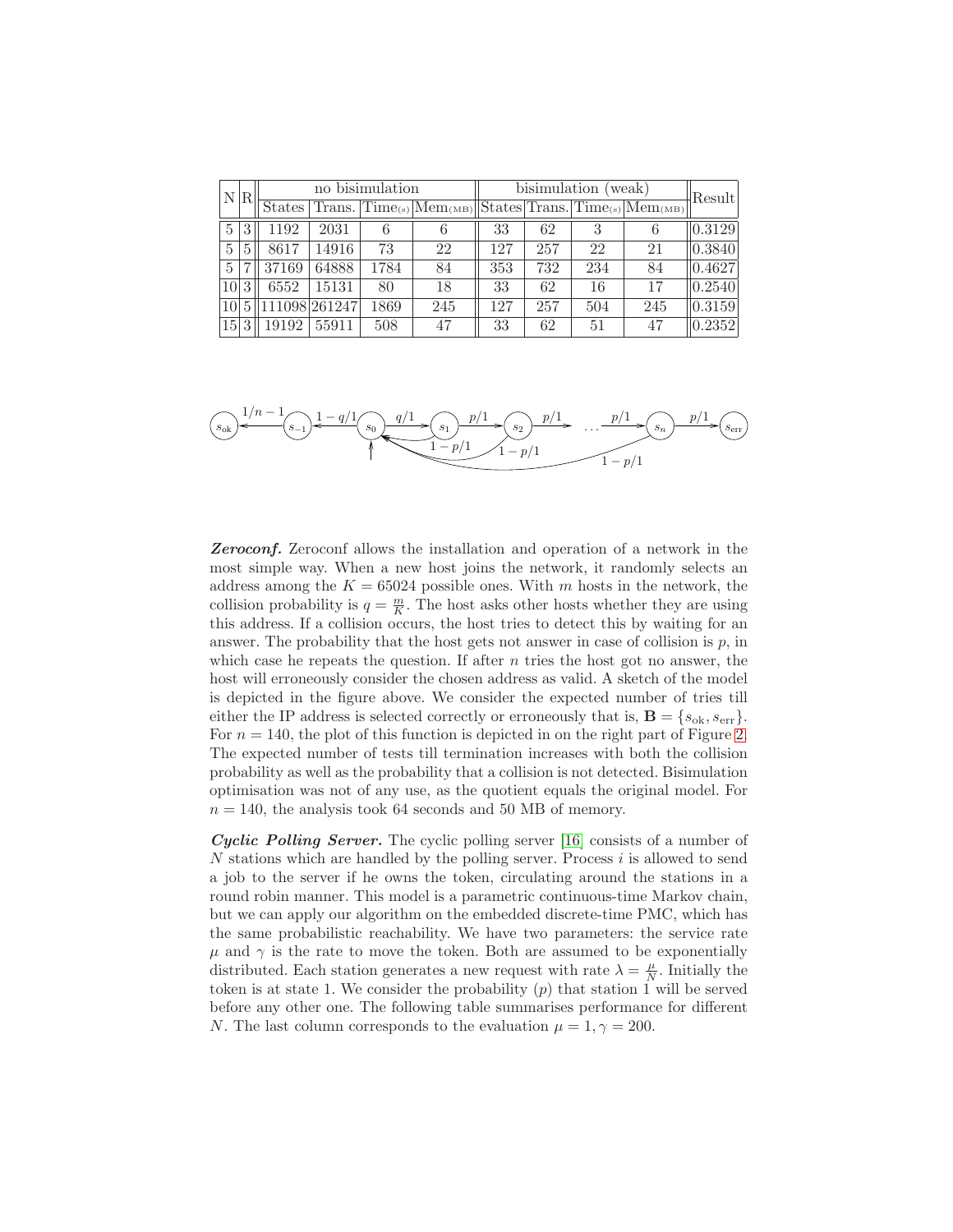| $\overline{\rm N}$ |      |       | no bisimulation |                                                                                                                                                                                                                               | bisimulation (weak) | Result |    |  |      |
|--------------------|------|-------|-----------------|-------------------------------------------------------------------------------------------------------------------------------------------------------------------------------------------------------------------------------|---------------------|--------|----|--|------|
|                    |      |       |                 | $\left \frac{\text{States}}{\text{Trans.}}\right  \text{Time}_{\text{(s)}} \right  \text{Mean}_{\text{(MB)}} \left \frac{\text{States}}{\text{Trans.}}\right  \text{Time}_{\text{(s)}} \left \text{Mem}_{\text{(MB)}}\right $ |                     |        |    |  |      |
| 4                  | 89   | 216   |                 |                                                                                                                                                                                                                               | 22                  | 55     |    |  | 0.25 |
| 5                  | 225  | 624   | 2               |                                                                                                                                                                                                                               | 32                  | 86     |    |  | 0.20 |
| 6                  | 545  | 1696  | 10              |                                                                                                                                                                                                                               | 44                  | 124    | 3  |  | 0.17 |
| $\overline{ }$     | 1281 | 4416  | 32              | 5                                                                                                                                                                                                                             | 58                  | 169    |    |  | 0.14 |
| 8                  | 2945 | 11136 | 180             |                                                                                                                                                                                                                               | 74                  | 221    | 19 |  | 0.12 |

On the left of Figure [3](#page-14-0) a plot for  $N = 8$  is given. We have several interesting observations. If  $\mu$  is greater than approximately 1.5,  $p$  first decreases and then increases with  $\gamma$ . The mean time of the token staying in state 1 is  $\frac{1}{\gamma}$ . With increasing  $\gamma$ , it is more probable that the token pasts to the next station before station 1 sends the request. At some point however (approximated  $\gamma = 6$ ), p increases again as the token moves faster around the stations. For small  $\mu$  the probability  $p$  is always increasing. The reason for this is that the arrival rate  $\lambda = \frac{\mu}{N}$  is very small, which means also that the token moves faster. Now we fix  $\gamma$  to be greater than 6. Then, p decreases with  $\mu$ , as increasing  $\mu$  implies also a larger  $\lambda$ , which means that all other states become more competitive. However, for small  $\gamma$  we observe that  $\mu$  increases later again: in this case station 1 has a higher probability of catching the token initially at this station.



Fig. 3. Left: Cyclic Polling Server. Right: Randomised Mutual Exclusion

<span id="page-14-0"></span>Randomised Mutual Exclusion. In the randomised mutual exclusion protocol [\[20\]](#page-17-20) several processes try to enter a critical section. We consider the protocol with two processes  $i = 1, 2$ . Process i tries to enter the critical section with  $p_i$ , and with probability  $1 - p_i$ , it waits until the next possibility to enter and tries again. The model is a PMRM with parameters  $p_i$ . The reward with value 1 is assigned to each transition corresponding to the probabilistic branching  $p_i$  and  $1 - p_i$ . We consider the expected number of coin tosses until one of the processes enters the critical section the first time. A plot of the expected number is given on the right part of Figure [3.](#page-14-0) This number decreases with both  $p_1$  and  $p_2$ , because both processes have more chance to enter their critical sections. The computation took 98 seconds, and 5 MB of memory was used. The model consisted of 77 states and 201 non-zero transitions. In the quotient, there were 71 states and 155 non-zero transitions.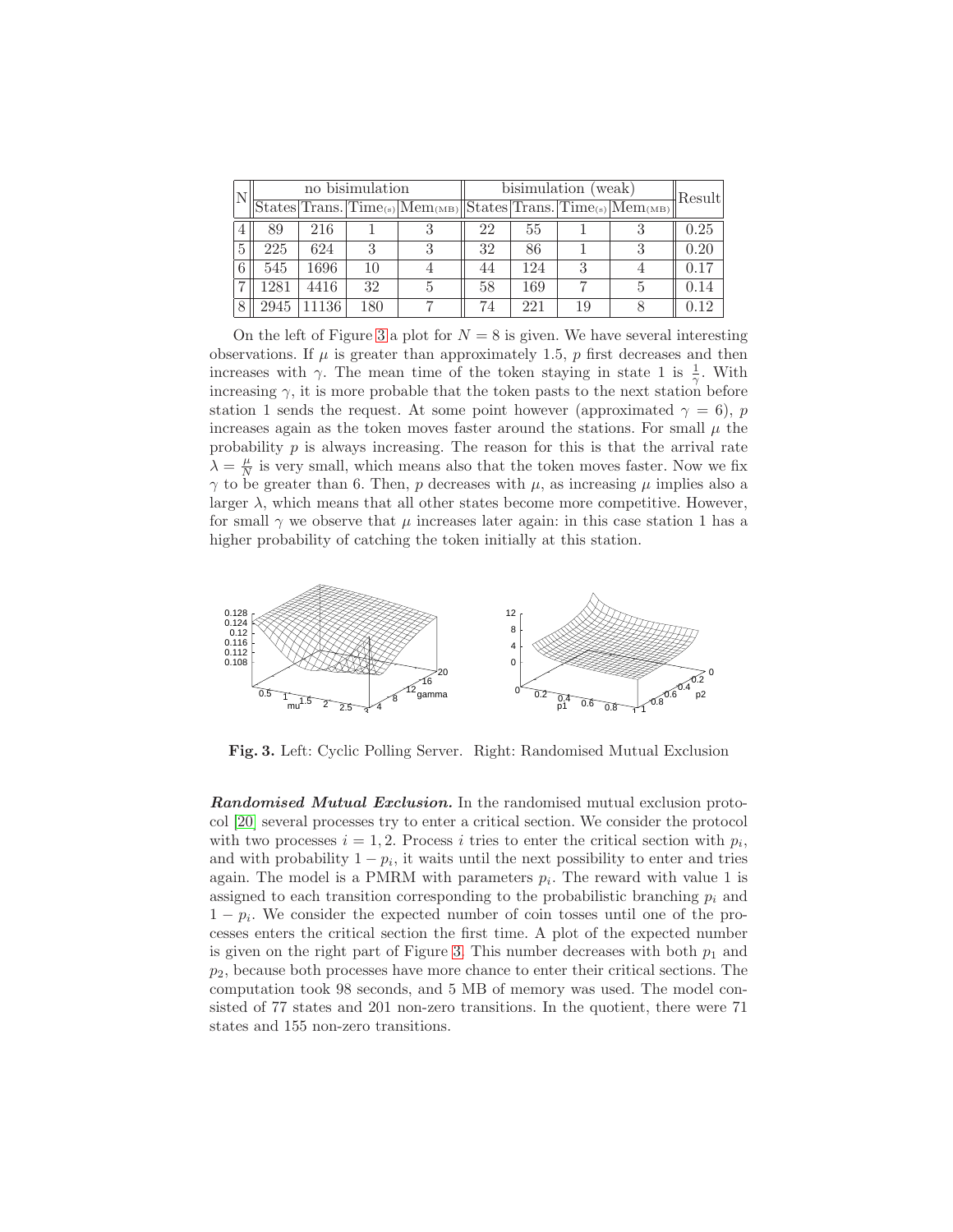Bounded Retransmission Protocol. In the bounded retransmission protocol, a file to be sent is divided into a number of  $N$  chunks. For each of them, the number of retransmissions allowed is bounded by  $MAX$ . There are two lossy channels  $K$  and  $L$  for sending data and acknowledgements respectively. The model is a PMDP with two parameters  $pK$ ,  $pL$  denoting the reliability of the channels  $K$  and  $L$  respectively. We consider the property "The maximum probability that eventually the sender does not report a successful transmission". In the following table we give statistics for several different instantiations of N and MAX. The column "Nd.Vars" gives the number of variables introduced additionally to encode the non-deterministic choices. We give only running time if the optimisation is used. Otherwise, the algorithm does not terminate within one hour. The last column gives the probability for  $pK = 0.98$  and  $pL = 0.99$ , as the one in the PRISM model. We observe that for all instances of N and  $MAX$ , with an increasing reliability of channel  $K$  the probability that the sender does not finally report a successful transmission decreases.

| N   |   | model |                 |                                                      |      | $\lVert \overline{\text{quotient}}\textcolor{red}{\fVert}(\overline{\text{weak}})\big \lVert \text{Time}_{\text{\tiny{(s)}}}\big \text{Mem}_{\text{\tiny{(MB)}}}\big $ |     |    | Result       |
|-----|---|-------|-----------------|------------------------------------------------------|------|------------------------------------------------------------------------------------------------------------------------------------------------------------------------|-----|----|--------------|
|     |   |       |                 | $\vert M^{MAX} \vert$ States  Trans. Nd.Vars  States |      | Trans.                                                                                                                                                                 |     |    |              |
| 64  |   | 8551  | 11569           | 137                                                  | 643  | 1282                                                                                                                                                                   | 23  | 16 | $ 1.50E-06 $ |
| 64  | 5 |       | $10253$   13922 | 138                                                  | 771  | 1538                                                                                                                                                                   | 28  | 19 | $ 4.48E-08 $ |
| 256 |   | 33511 | 45361           | 521                                                  | 2563 | 5122                                                                                                                                                                   | 229 | 63 | $6.02E - 06$ |
| 256 |   |       | $40205$   54626 | 522                                                  | 3075 | 6146                                                                                                                                                                   | 371 | 69 | $1.79E-07$   |

Notably, we encode the non-deterministic choices via additional variables, and apply the algorithm for the resulting parametric MCs. This approach may suffer from exponential enumerations in the number of these additional variables in the final rational function. In this case study however, the method works quite well. This is partly owed to the fact, that after strong and weak bisimulation on the encoding PMC, the additional variables vanish as illustrated in Example [2.](#page-10-1) We are well aware however, that still much work needs to be done to handle general non-deterministic models.

# <span id="page-15-0"></span>5 Comparison with Daws' Method

Our algorithm is based on the state elimination approach, inspired by Daws [\[8\]](#page-17-1), who treats the concrete probabilities as an alphabet, and converted the MC into a finite automaton. Then a regular expression is computed, which is afterwards evaluated into functions (albeit lacking any implementation). The length of the resulting regular expression, however, has size  $\Theta(n^{\log n})$  [\[11\]](#page-17-3) where n denotes the number of states of the finite automaton. Our method instead intertwines these two steps of state elimination and evaluation. The size of the resulting function is in *worst case* still in  $\mathcal{O}(n^{\log n})$ , thus there is no theoretical gain, pessimistically speaking.

The differences of our and Daws' method are thus on the practical side, where they indeed have dramatic implications. Our method simplifies the rational functions in each intermediate step. The worst case for our algorithm can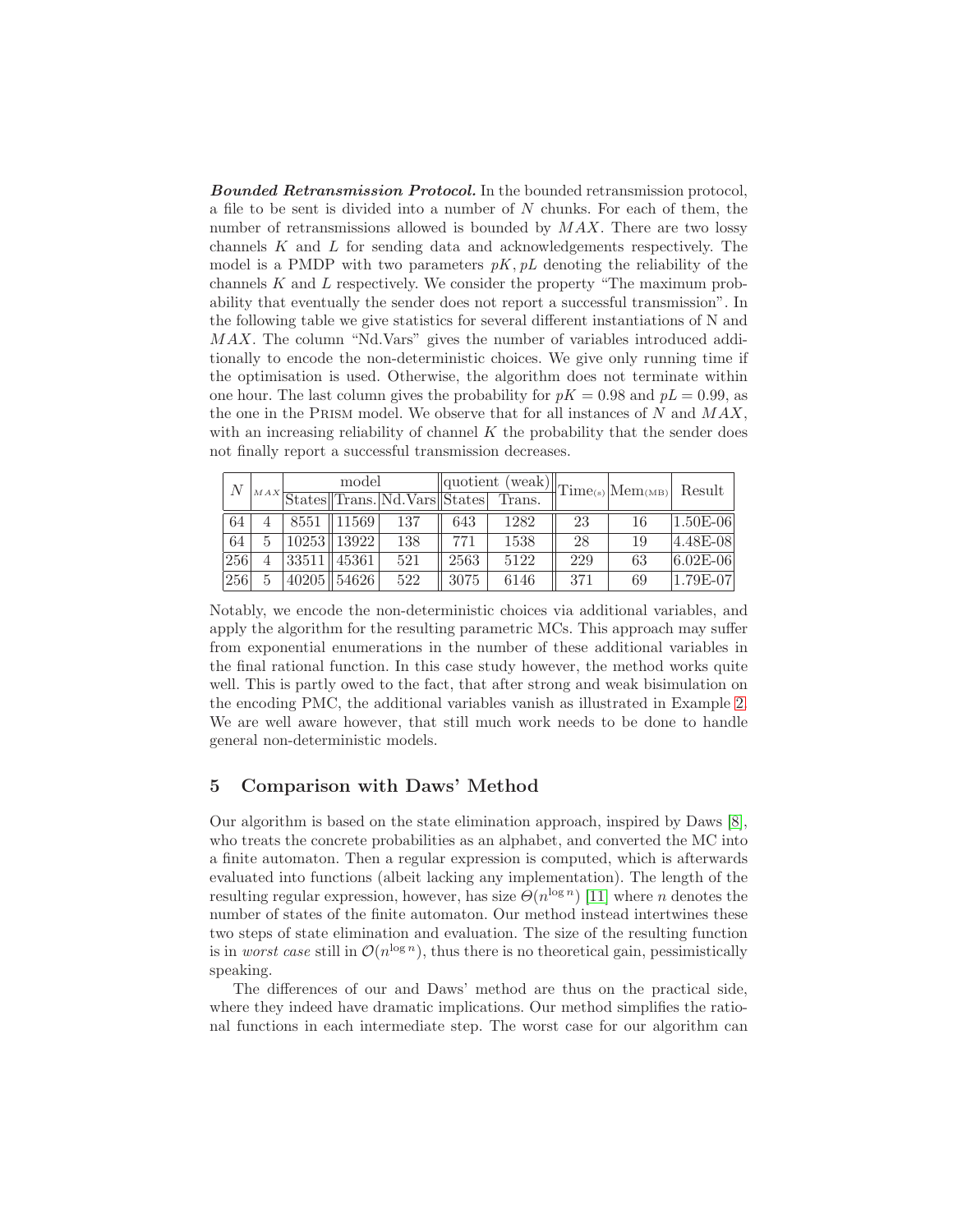occur only in case no rational function can be simplified during the entire process. In essence, this is the case for models where each edge of the input model has a distinguished parameter. We consider this a pathological construction. In all of the interesting models we have seen, only very few parameters appear in the input model, and it seems natural that a model designer does not deal with more than a handful of model parameters in one go. For those models, the intermediate rational functions can be simplified, leading to a space (and time) advantage. This is the reason why our method does not suffer from a blow up in the case studies considered in Section [4.](#page-11-0) To shed light on the differences between the two methods, we return to the cyclic polling server example:

| Number of workstations                                   |  |  |    |
|----------------------------------------------------------|--|--|----|
| Length of regular expression $  191 645 2294 8463 32011$ |  |  |    |
| Number of terms                                          |  |  | 15 |
| Total degree                                             |  |  |    |

In the table above, we compare the two methods in terms of the observed size requirements. For each number of workstations from 4 to 8, we give the length of the regular expression arising in Daws method. On the other hand, we give the number of terms and the total degree of the nominator and denominator polynomials of the rational function resulting from our method. The numbers for Daws method are obtained by eliminating the states in the same order as we did for our method, namely by removing states with a lower distance to the target set first. For the length of regular expressions, we counted each occurrence of a probability as having the length 1, as well as each occurrence of the choice operator  $($ "+") and the Kleene star  $($ "\*"). We counted braces as well as concatenation ("") as having length zero.

As can be seen, the size of the regular expression grows exponentially, thus materializing the theoretical complexity. This makes the nice idea of [\[8\]](#page-17-1) infeasible in a direct implementation. For our method, both the number of terms as well as the total degree grow only linearly with the number of workstations.as

## <span id="page-16-0"></span>6 Conclusion

We have presented algorithms for analysing parametric Markov models, possibly extended with rewards or non-determinism. As future work, we are investigating general improvements of the implementation with respect to memory usage and speed, especially for the setting with non-determinism. We also plan to look into continuous time models – with clocks. Other possible directions include the use of symbolic model representations, such as MTBDD-based techniques, symbolic bisimulation minimisation [\[22\]](#page-17-21), and also a symbolic variant of the state elimination algorithm.

All relevant material (tool inputs and outputs) of the case studies is available at: <http://d.cs.uni-sb.de/~zhang/parametric>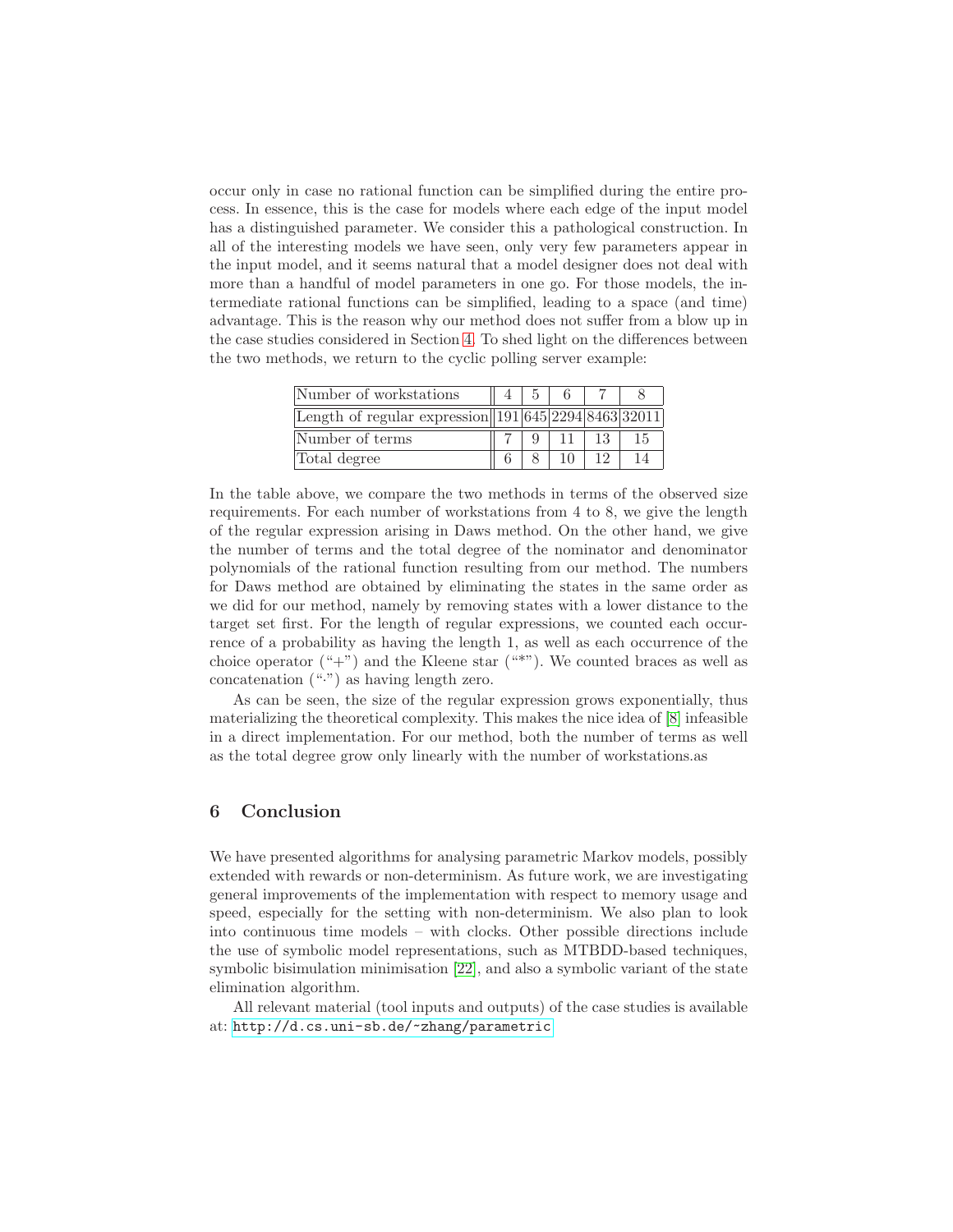#### <span id="page-17-17"></span><span id="page-17-0"></span>References

- 1. J. Abbott. The design of cocoalib. In ICMS, pages 205–215, 2006.
- 2. C. Baier, F. Ciesinski, and M. Größer. Probmela and verification of markov decision processes. SIGMETRICS Performance Evaluation Review, 32(4):22–27, 2005.
- <span id="page-17-10"></span><span id="page-17-5"></span>3. C. Baier and H. Hermanns. Weak Bisimulation for Fully Probabilistic Processes. In CAV, pages 119–130, 1997.
- <span id="page-17-12"></span>4. C. Baier, J.-P. Katoen, H. Hermanns, and V. Wolf. Comparative branching-time semantics for Markov chains. *Inf. Comput.*, 200(2):149–214, 2005.
- <span id="page-17-15"></span>5. Bianco and de Alfaro. Model Checking of Probabilistic and Nondeterministic Systems. FSTTCS, 15, 1995.
- 6. J. A. Brzozowski and E. Mccluskey. Signal Flow Graph Techniques for Sequential Circuit State Diagrams. IEEE Trans. on Electronic Computers, EC-12:67–76, 1963.
- <span id="page-17-8"></span>7. B. Damman, T. Han, and J.-P. Katoen. Regular Expressions for PCTL Counterexamples. In QEST, 2008. to appear.
- <span id="page-17-1"></span>8. C. Daws. Symbolic and Parametric Model Checking of Discrete-Time Markov Chains. In ICTAC, pages 280–294, 2004.
- <span id="page-17-4"></span>9. S. Derisavi, H. Hermanns, and W. Sanders. Optimal State-Space Lumping in Markov Chains. Inf. Process. Lett., 87(6):309–315, 2003.
- <span id="page-17-14"></span>10. K. O. Geddes, S. R. Czapor, and G. Labahn. Algorithms for computer algebra. Kluwer Academic Publishers, 1992.
- <span id="page-17-3"></span>11. H. Gruber and J. Johannsen. Optimal Lower Bounds on Regular Expression Size Using Communication Complexity. In FoSSaCS, pages 273–286, 2008.
- <span id="page-17-7"></span>12. T. Han, J.-P. Katoen, and A. Mereacre. Approximate Parameter Synthesis for Probabilistic Time-Bounded Reachability. In RTSS, 2008. to appear.
- <span id="page-17-13"></span>13. H. Hansson and B. Jonsson. A Logic for Reasoning about Time and Reliability. Formal Aspects of Computing, 6(5):512–535, 1994.
- <span id="page-17-16"></span>14. A. Hinton, M. Z. Kwiatkowska, G. Norman, and D. Parker. PRISM: A Tool for Automatic Verification of Probabilistic Systems. In TACAS, pages 441–444, 2006.
- <span id="page-17-2"></span>15. J. E. Hopcroft, R. Motwani, and J. D. Ullman. Introduction to automata theory, languages, and computation, 2nd edition. SIGACT News, 32(1):60–65, 2001.
- <span id="page-17-19"></span><span id="page-17-9"></span>16. O. Ibe and K. Trivedi. Stochastic Petri Net Models of Polling Systems. IEEE Journal on Selected Areas in Communications, 8(9):1649–1657, 1990.
- 17. B. Jonsson and K. G. Larsen. Specification and Refinement of Probabilistic Processes. In LICS, pages 266–277. IEEE Computer Society, 1991.
- <span id="page-17-11"></span>18. M. Z. Kwiatkowska, G. Norman, and D. Parker. Stochastic Model Checking. In SFM, pages 220–270, 2007.
- <span id="page-17-6"></span>19. R. Lanotte, A. Maggiolo-Schettini, and A. Troina. Parametric probabilistic transition systems for system design and analysis. Formal Asp. Comput., 19(1):93–109, 2007.
- <span id="page-17-20"></span>20. A. Pnueli and L. Zuck. Verification of multiprocess probabilistic protocols. Distrib. Comput., 1(1):53–72, 1986.
- <span id="page-17-18"></span>21. M. K. Reiter and A. D. Rubin. Crowds: anonymity for Web transactions. ACM Trans. Inf. Syst. Secur., 1(1):66–92, 1998.
- <span id="page-17-21"></span>22. R. Wimmer, S. Derisavi, and H. Hermanns. Symbolic partition refinement with dynamic balancing of time and space. In QEST, pages 65–74, 2008.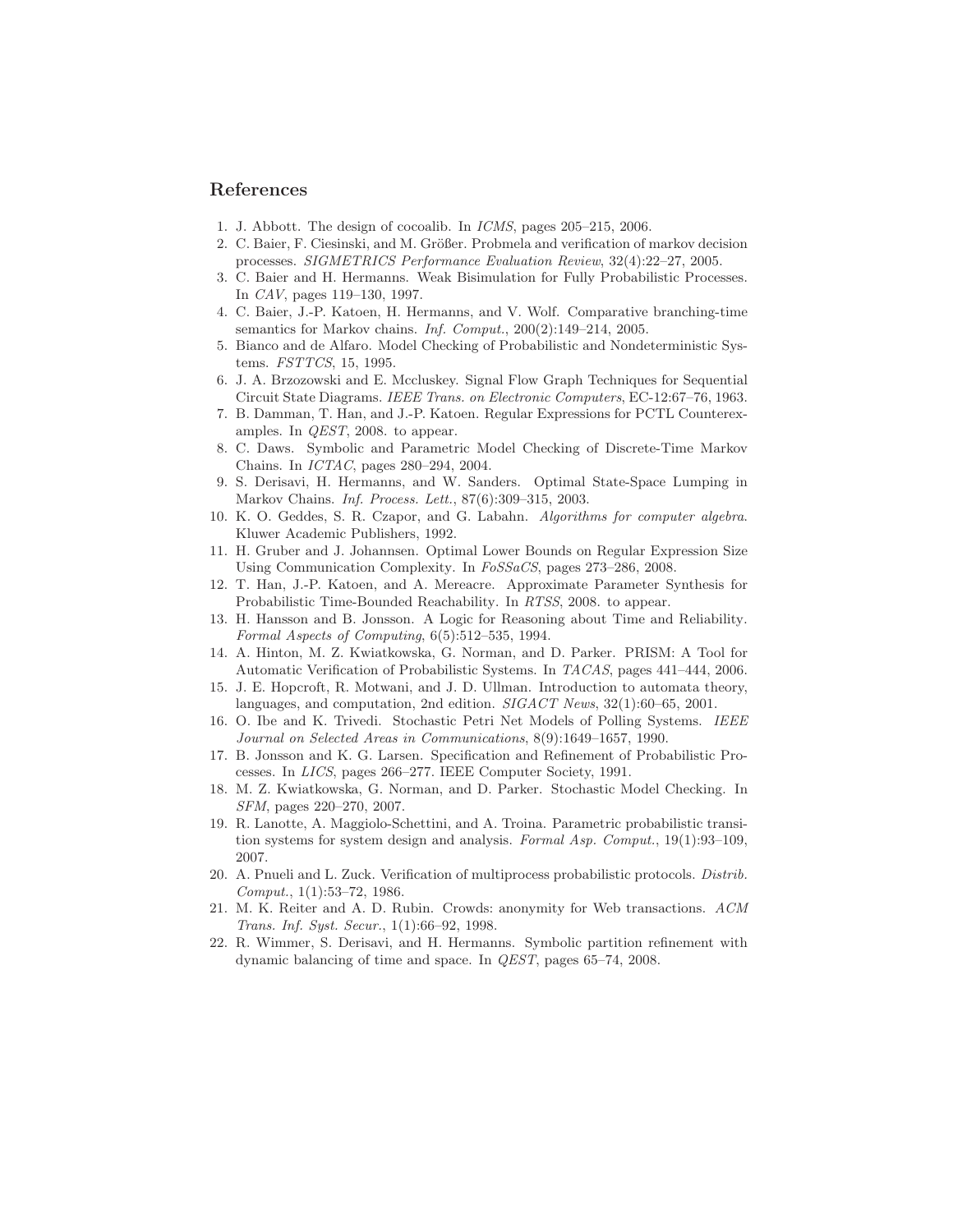## <span id="page-18-0"></span>A Proofs

#### A.1 Proof of lemma [1](#page-7-1)

Let  $D$  be a PMC and  $B$  be a set of target states. Assume that the PMC  $D$  and set of states **B** satisfy the requirement of Algorithm [1,](#page-6-0) i.e., state  $s \in \mathbf{B}$  is absorbing. For all  $s \in S$ , it holds  $reach(s_0, s)$  and  $reach(s, B)$ . We show that the execution of one loop iteration in lines [2](#page-7-2)[-4](#page-7-3) in which a state s is eliminated does not change the probability of reaching  $\bf{B}$  under any maximal well-defined evaluation function  $u$ . Let  $Path^{\mathcal{D}}(s_0, \mathbf{B}) = {\sigma \in Path^{\mathcal{D}} | first(\sigma) = s_0 \land last(\sigma) \in \mathbf{B}}$  denote the set of paths reaching B. The probability of reaching B can be then expressed by the sum

$$
Pr^{\mathcal{D}_u}(\mathbf{B}) = \sum_{\sigma \in Path^{\mathcal{D}}(s_0, \mathbf{B})} Pr^{\mathcal{D}_u}(\sigma)
$$

We fix a evaluation function u. We let  $\mathcal{D}_1 = (S_1, s_0, \mathbf{P}_1)$  denote the PMC before eliminating of the state  $s \in S \setminus \mathbf{B} \cup \{s_0\}$ , and let  $\mathcal{D}_2 = (S_2, s_0, \mathbf{P}_2)$  denote the PMC after eliminating of the state  $s$ . Assume that  $u$  is maximal well-defined for  $\mathcal{D}_1$ . By construction of the algorithm, it holds that  $S_2 = S_1 \setminus \{s\}$ , and that

$$
\mathbf{P}_2(s_1, s_2) = \mathbf{P}_1(s_1, s_2) + \frac{\mathbf{P}_1(s_1, s)\mathbf{P}_1(s, s_2)}{1 - \mathbf{P}_1(s, s)}
$$
(1)

Now it is sufficient to show that

<span id="page-18-3"></span><span id="page-18-1"></span>
$$
Pr^{(\mathcal{D}_1)_u}(\mathbf{B}) = Pr^{(\mathcal{D}_2)_u}(\mathbf{B})
$$
\n(2)

Let  $\sigma \in Path^{\mathcal{D}_1}(s_0, \mathbf{B})$  be an arbitrary path in  $\mathcal{D}_1$ . Then, we let  $ind(\sigma) \in$  $Path^{\mathcal{D}_2}(s_0, \mathbf{B})$  denote the induced path in  $\mathcal{D}_2$ , which is obtained by eliminating each occurrence of s in  $\sigma$ . Let  $\sigma' \in Path^{\mathcal{D}_2}(s_0, \mathbf{B})$  be an arbitrary path in  $\mathcal{D}_2$ . The path  $\sigma'$  corresponds to a set of paths  $pre(\sigma')$  in  $Path^{\mathcal{D}_1}(s_0, \mathbf{B})$  defined as follows:  $pre(\sigma') = {\sigma \in Path^{D_1}(s_0, B) | ind(\sigma) = \sigma'}$ . The relation of  $\sigma'$  and  $pre(\sigma')$  is illustrated in Fig. [4.](#page-19-0) Obviously, it holds that:

$$
Path^{\mathcal{D}_1}(s_0, \mathbf{B}) = \bigcup_{\sigma' \in Path^{\mathcal{D}_2}(s_0, \mathbf{B})} pre(\sigma')
$$

Now to show Equation [2,](#page-18-1) it is sufficient to show that for each  $\sigma' \in Path^{\mathcal{D}_2}(s_0, \mathbf{B}),$ it holds that:

<span id="page-18-4"></span><span id="page-18-2"></span>
$$
Pr^{(\mathcal{D}_1)_u}(pre(\sigma')) = Pr^{(\mathcal{D}_2)_u}(\sigma')
$$
\n(3)

Without loss of generality, let  $\sigma' = s_0, s_1, \ldots, s_n$  with  $s_n \in \mathbf{B}$ . Before we show Equation [3,](#page-18-2) we first introduce some notations. For  $j = 0, \ldots, n - 1$  and  $i_j \in \mathbb{N}$ , we define  $f(s_j, j, s_{j+1})$  by:

$$
f(s_j, i_j, s_{j+1}) = \begin{cases} \mathbf{P}_1(s_j, s_{j+1}) & \text{if } i_j = 0\\ \mathbf{P}_1(s_j, s) \mathbf{P}_1(s, s)^{i_j - 1} \mathbf{P}_1(s, s_{j+1}) & \text{if } i_j > 0 \end{cases}
$$
(4)

For the definition of  $f(s_j, i_j, s_{j+1})$ , consider each part  $\ldots s_j s^{i_j} s_{j+1} \ldots$  of the path  $s_0 s^{i_0} s_1 s^{i_1} \cdots s^{i_{n-1}} s_n$  has either the form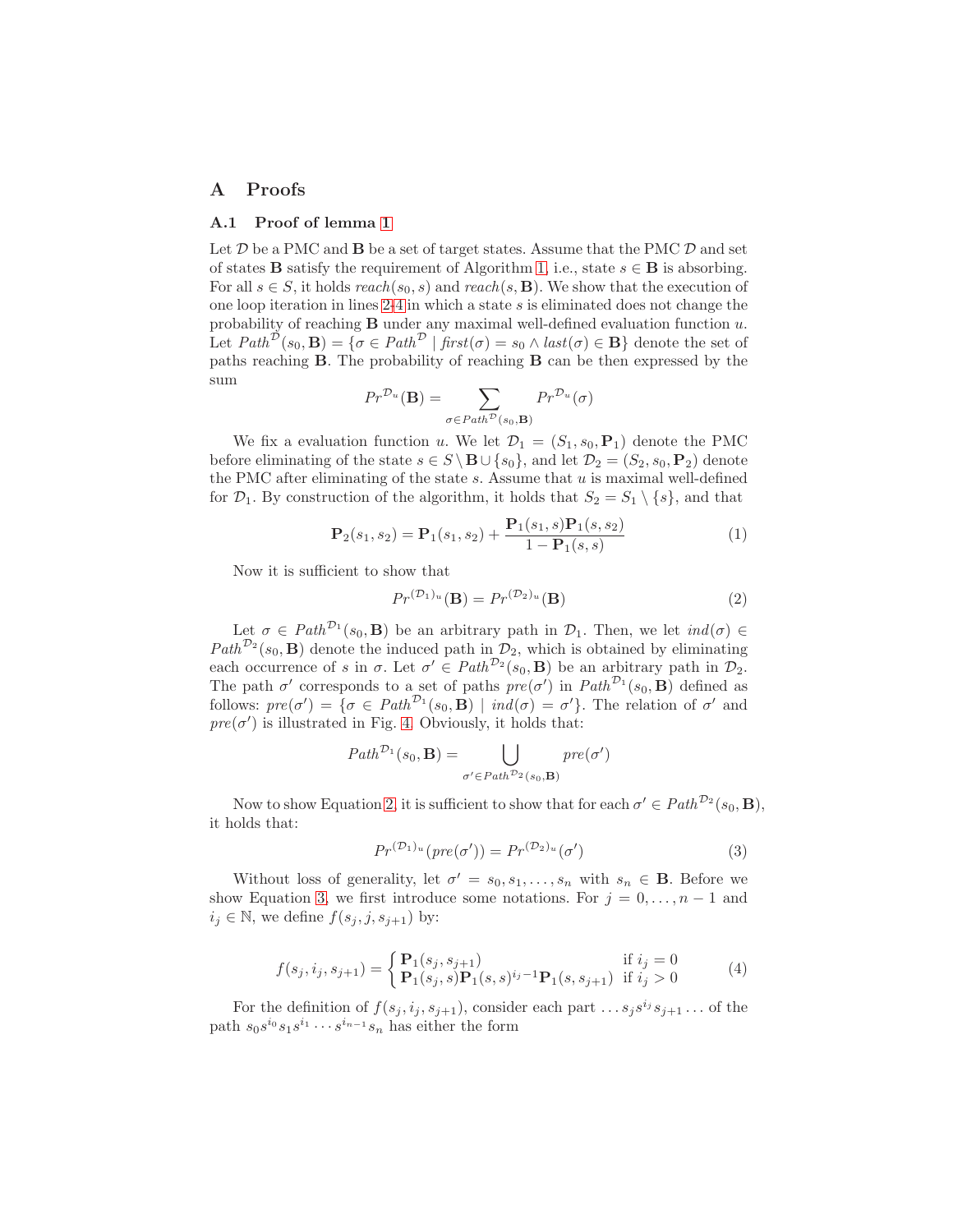

<span id="page-19-0"></span>Fig. 4. Illustration of state elimination proof

- 1.  $s_j s_{j+1}$ , that is, no s occurs in between  $s_j$  and  $s_{j+1}$ , or
- 2.  $s_j s^{i_j-1} s_{j+1}$  where  $i_j > 0$  that is, there are one or several s in between.

For (1), the transition probability is  $P_1(s_j, s_{j+1})$ , as we have a direct transition from  $s_i$  to  $s_{i+1}$  at this point. For (2), we first have a transition from  $s_i$  to s, then a number of  $i_j - 1$  self-loops in s and then a transition from s to  $s_{j+1}$ , leading to a probability of  $\mathbf{P}_1(s_j,s)\mathbf{P}_1(s,s)^{i_j-1}\mathbf{P}_1(s,s_{j+1})$ . If  $s_j,s_{j+1}$  is clear from the context, we write simply  $f(i<sub>i</sub>)$ . Thus, it holds:

<span id="page-19-1"></span>
$$
\sum_{i_j=0}^{\infty} f(i_j) = \mathbf{P}_1(s_j, s_{j+1}) + \frac{\mathbf{P}_1(s_j, s)\mathbf{P}_1(s, s_{j+1})}{1 - \mathbf{P}_1(s, s)} = \mathbf{P}_2(s_j, s_{j+1})
$$
(5)

Now we show Equation [3:](#page-18-2)

$$
Pr^{(\mathcal{D}_1)u}(pre(\sigma')) = \sum_{i_0=0}^{\infty} \sum_{i_1=0}^{\infty} \cdots \sum_{i_{n-1}=0}^{\infty} Pr^{(\mathcal{D}_1)u}(s_0 s^{i_0} s_1 s^{i_1} \cdots s^{i_{n-1}} s_n)
$$
  
= 
$$
\sum_{i_0=0}^{\infty} \sum_{i_1=0}^{\infty} \cdots \sum_{i_{n-1}=0}^{\infty} \left( \prod_{j=0}^{n-1} f(i_j) \right) = \sum_{i_0=0}^{\infty} \sum_{i_1=0}^{\infty} \cdots \sum_{i_{n-2}=0}^{\infty} \prod_{j=0}^{n-2} f(i_j) \left( \sum_{i_{n-1}=0}^{\infty} f(i_{n-1}) \right)
$$
  
= 
$$
\left( \sum_{i_0=0}^{\infty} f(i_0) \right) \left( \sum_{i_1=0}^{\infty} f(i_1) \right) \cdots \left( \sum_{i_{n-1}=0}^{\infty} f(i_{n-1}) \right) \stackrel{(5)}{=} \prod_{i=0}^{n-1} \mathbf{P}_2(s_i, s_{i+1}) = Pr^{(\mathcal{D}_2)u}(\sigma')
$$

Since u is maximal well-defined,  $1-\mathbf{P}_1(s,s) \neq 0$ , implying Equation [3.](#page-18-2) Observe that u is also maximal well-defined for  $\mathcal{D}_2$ , since  $reach^{(\mathcal{D}_1)_u}(s_1, \mathbf{B})$  implying also *reach*<sup>(D<sub>2</sub>)<sub>u</sub></sup>( $s_1$ , **B**) for all  $s_1 \notin \mathbf{B}$ .

After the execution of lines [1](#page-7-4)[-4](#page-7-3) the model consists only of the initial state  $s_0$  and the set of target states **B**. Now we can directly compute the reachability probability:

$$
Pr(s_0, \mathbf{B}) = \sum_{i=0}^{\infty} \sum_{s \in \mathbf{B}} \mathbf{P}(s_0, s_0)^i \mathbf{P}(s_0, s) = \frac{1}{1 - \mathbf{P}(s_0, s_0)} \mathbf{P}(s_0, \mathbf{B})
$$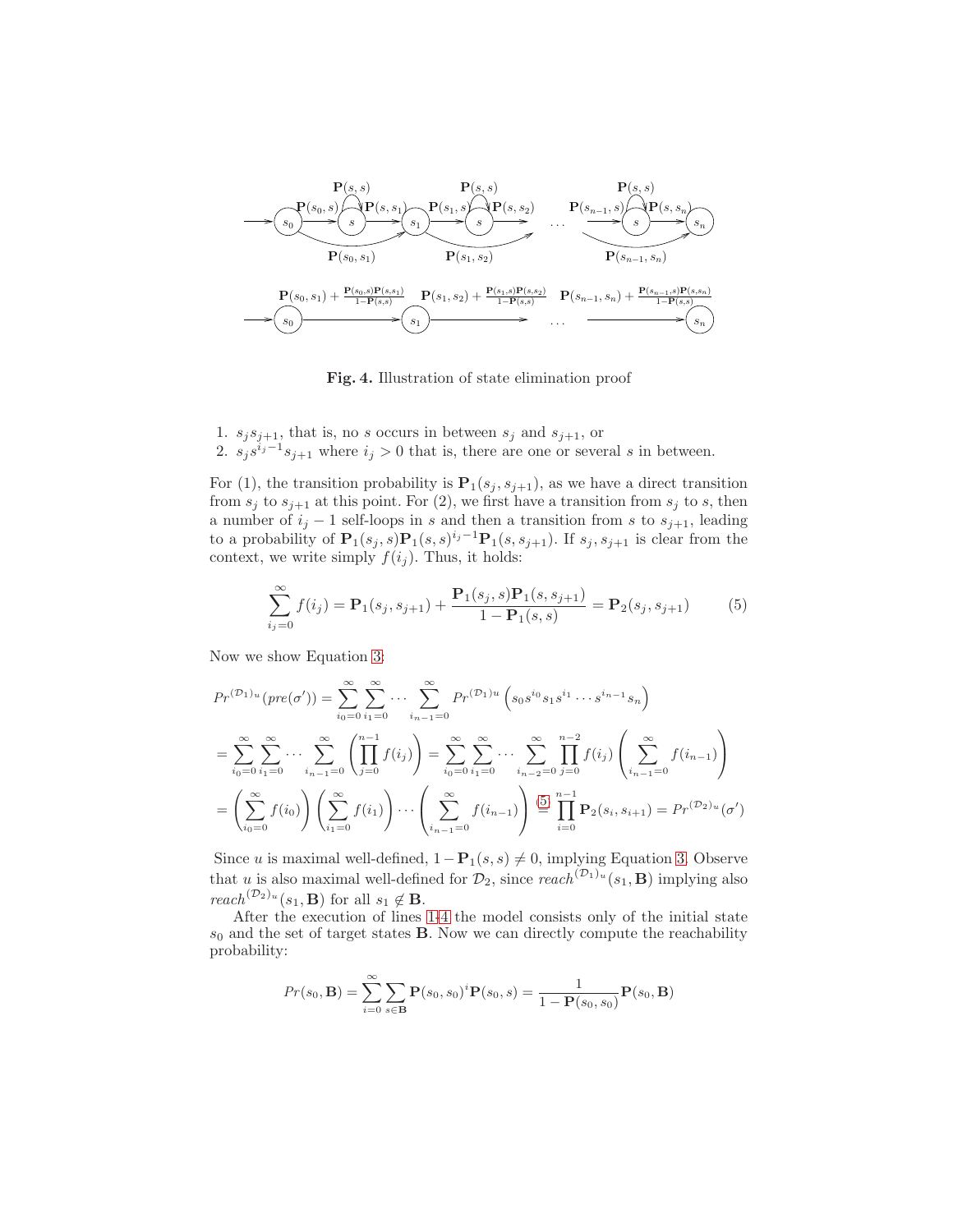#### A.2 Proof of lemma [2](#page-8-1)

Let  $\mathcal{M} = (\mathcal{D}, r)$  be a PMRM and **B** be a set of target states. Assume that the PMRM  $M$  and set of states **B** satisfy the requirement of Algorithm [2,](#page-7-0) i.e., state  $s \in \mathbf{B}$  is absorbing. For all  $s \in S$ , it holds  $reach(s_0, s)$  and  $reach(s, \mathbf{B})$ . We show that the execution of one loop iteration in lines  $2-7$  $2-7$  in which a state s is eliminated does not change the expected reward until B is reached under any maximal well-defined evaluation function u.

We fix a evaluation function u. We let  $\mathcal{M}_1 = (\mathcal{D}_1, r_1), \mathcal{D}_1 = (S_1, s_0, \mathbf{P}_1)$ denote the PMC before eliminating of the state  $s \in S \setminus \mathbf{B} \cup \{s_0\}$ , and let  $\mathcal{M}_2$  $(\mathcal{D}_2,r_2), \mathcal{D}_2 = (S_2,s_0,\mathbf{P}_2)$  denote the PMC after eliminating of the state s. As for PMCs, it holds that  $S_2 = S_1 \setminus \{s\}$ , and the matrix  $P_2$  is as defined in Equation [1.](#page-18-3) For  $s, s' \in S_1$ , we let  $r_1^*(s, s')$  denote the reward  $r_1(s) + r_1(s, s')$ . Similarly, for  $s, s' \in S_2$ , we let  $r_r^*(s, s')$  denote the reward  $r_1(s) + r_1(s, s')$ . We now discuss how the reward function  $r_2$  is obtained in the Algorithm [2.](#page-7-0) The reward of a state  $s \in S_2$  does not change:  $r_2(s) = r_1(s)$ . For  $s_1, s_2 \in S_2$ , let

<span id="page-20-3"></span>
$$
p_e(s_1, s_2) := \frac{\mathbf{P}_1(s_1, s)\mathbf{P}_1(s, s_2)}{1 - \mathbf{P}_1(s, s)}
$$
(6)

$$
r_e(s_1, s_2) := r_1(s_1, s) + r_1^*(s, s_2) + \frac{\mathbf{P}_1(s, s)}{1 - \mathbf{P}_1(s, s)} r_1^*(s, s)
$$
(7)

$$
r_2(s_1, s_2) := \frac{p_e(s_1, s_2)r_e(s_1, s_2) + \mathbf{P}_1(s_1, s_2)r_1(s_1, s_2)}{p_e(s_1, s_2) + \mathbf{P}_1(s_1, s_2)}\tag{8}
$$

$$
\mathbf{P}_2(s_1, s_2) = p_e(s_1, s_2) + \mathbf{P}_1(s_1, s_2)
$$
\n(9)

as defined in the algorithm. Note that in case  $P_1(s_1, s) = 0$ , we have  $p_e(s_1, s_2) =$ 0 implying that  $r_2(s_1,s_2) = r_1(s_1,s_2)$ . Assume that u is maximal well-defined for  $\mathcal{D}_1$ . Now it is sufficient to show that

<span id="page-20-6"></span><span id="page-20-5"></span><span id="page-20-4"></span><span id="page-20-0"></span>
$$
\mathcal{R}^{(\mathcal{D}_1)_u}(s_0, \mathbf{B}) = \mathcal{R}^{(\mathcal{D}_2)_u}(s_0, \mathbf{B})
$$
\n(10)

Now with the notation of the proof of lemma [1](#page-7-1) to show Equation [10,](#page-20-0) it is sufficient to show that for each  $\sigma' \in Path^{\mathcal{D}_2}(s_0, \mathbf{B})$ , it holds that:

<span id="page-20-2"></span><span id="page-20-1"></span>
$$
\mathcal{R}^{(\mathcal{D}_1)_u}(pre(\sigma')) = \mathcal{R}^{(\mathcal{D}_2)_u}(\sigma')
$$
\n(11)

where  $\mathcal{R}(\sigma) = Pr(\sigma)X(\sigma)$  and  $\mathcal{R}(C) = \sum_{\sigma \in C} \mathcal{R}(\sigma)$ . Without loss of generality, let  $\sigma' = s_0, s_1, \ldots, s_n$  with  $s_n \in \mathbf{B}$ . Before we show Equation [11,](#page-20-1) we introduce some notations. For  $j = 0, \ldots, n-1$  and  $i_j \in \mathbb{N}, f(s_j, j, s_{j+1})$  is as defined in Equation [4.](#page-18-4) Moreover,  $g(s_j, i_j, s_{j+1})$  is defined by:

$$
g(s_j, i_j, s_{j+1}) = \begin{cases} r_1^*(s_j, s_{j+1}) & \text{if } i_j = 0\\ r_1^*(s_j, s) + r_1^*(s, s_{j+1}) + (i_j - 1)(r_1^*(s, s)) & \text{if } i_j > 0 \end{cases}
$$
(12)

If  $s_j$  and  $s_{j+1}$  are clear from the context, we write  $f(i_j)$  and  $g(i_j)$  instead. Similar to  $f(i_j)$ ,  $g(i_j)$  denotes the rewards gained via visiting the path segment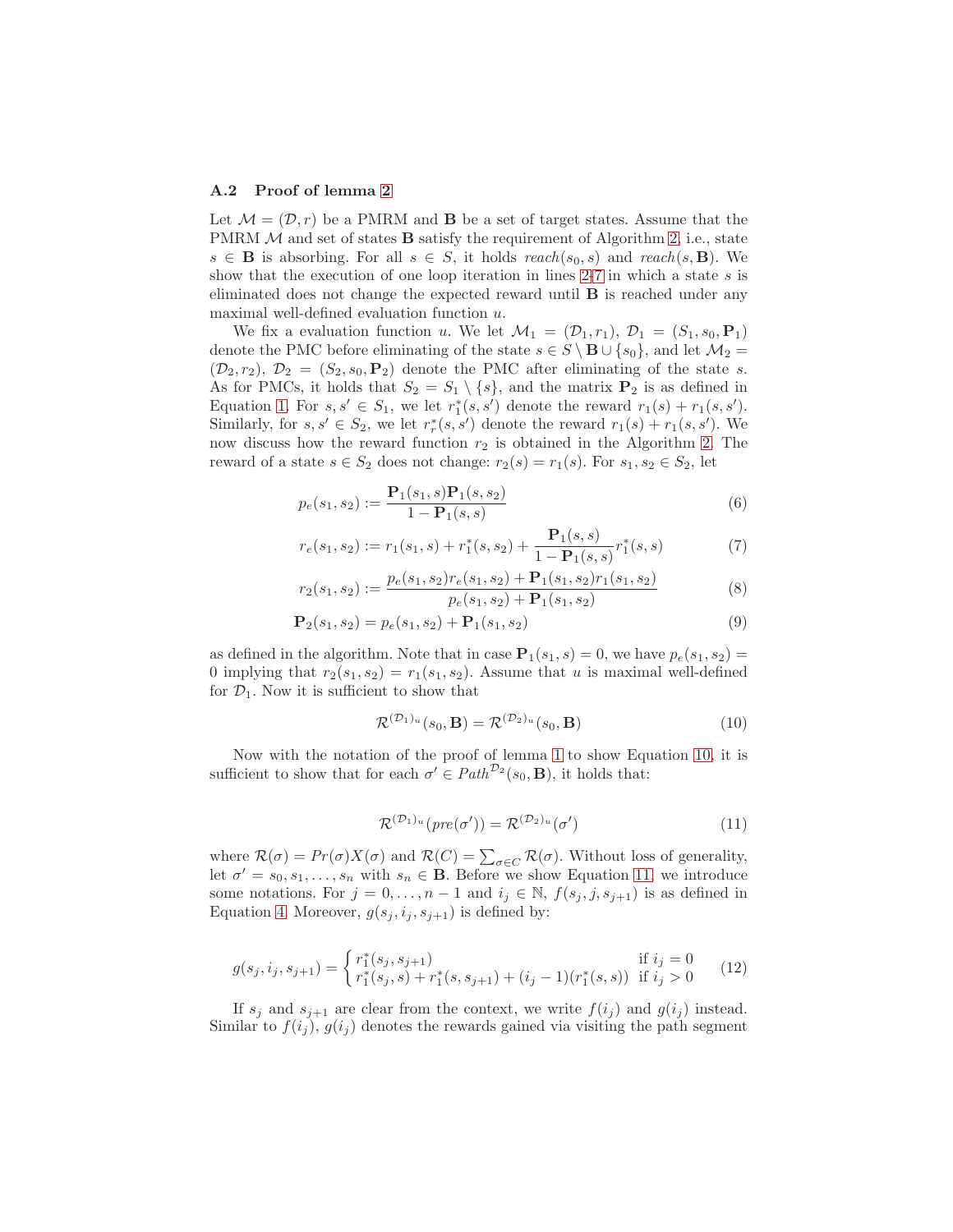$\ldots s_j s_{j+1} \ldots$  for the case  $i_j = 0$ , or  $\ldots s_j s^{i_j} s_{j+1} \ldots$  for the case  $i_j > 0$ . Now we show Equation [11:](#page-20-1)

$$
\mathcal{R}^{(D_1)_u}(pre(\sigma'))
$$
\n
$$
= \sum_{i_0=0}^{\infty} \sum_{i_1=0}^{\infty} \cdots \sum_{i_{n-1}=0}^{\infty} Pr^{(D_1)_u} (s_0 s^{i_0} s_1 s^{i_1} \cdots s^{i_{n-1}} s_n) X (s_0 s^{i_0} s_1 s^{i_1} \cdots s^{i_{n-1}} s_n)
$$
\n
$$
= \sum_{i_0=0}^{\infty} \sum_{i_1=0}^{\infty} \cdots \sum_{i_{n-1}=0}^{\infty} \left( \prod_{j=0}^{n-1} f(i_j) \sum_{k=0}^{n-1} g(i_k) \right) = \sum_{k=0}^{n-1} \left( \sum_{i_0=0}^{\infty} \sum_{i_1=0}^{\infty} \cdots \sum_{i_{n-1}=0}^{\infty} \prod_{j=0}^{n-1} f(i_j) g(i_k) \right)
$$
\n
$$
= \sum_{k=0}^{n-1} \left( \sum_{i_0=0}^{\infty} f(i_0) \right) \cdots \left( \sum_{i_{k-1}=0}^{\infty} f(i_{k-1}) \right) \left( \sum_{i_k=0}^{\infty} f(i_k) g(i_k) \right)
$$
\n
$$
\left( \sum_{i_{k+1}=0}^{\infty} f(i_{k+1}) \right) \cdots \left( \sum_{i_{n-1}=0}^{\infty} f(i_{n-1}) \right)
$$
\n
$$
\stackrel{\text{(5)}{=} \sum_{k=0}^{n-1} \left( \prod_{i=0}^{n-1} \mathbf{P}_2(s_i, s_{i+1}) \cdot \frac{\sum_{i_k=0}^{\infty} f(i_k) g(i_k)}{\mathbf{P}_2(s_k, s_{k+1})} \right)
$$
\n
$$
= \left( \prod_{i=0}^{n-1} \mathbf{P}_2(s_i, s_{i+1}) \right) \left( \sum_{k=0}^{n-1} \frac{\sum_{i_k=0}^{\infty} f(i_k) g(i_k)}{\mathbf{P}_2(s_k, s_{k+1})} \right)
$$
\n
$$
= Pr^{(D_2)u}(\sigma') \left( \sum_{k=0}^{n-1} \frac{\sum_{i_k
$$

By definition, we have  $\mathcal{R}^{(\mathcal{D}_2)}(\sigma') = Pr^{(\mathcal{D}_2)u}(\sigma')X(\sigma')$ . Recall for path  $\sigma'$ , it holds that  $X(\sigma') = \sum_{k=0}^{n-1} r_2^*(s_k, s_{k+1})$ , thus, it is now sufficient to show that for each  $k = 0, \ldots, n - 1$ , it holds that:

$$
\sum_{i_k=0}^{\infty} f(i_k)g(i_k) = \mathbf{P}_2(s_k, s_{k+1})r_2^*(s_k, s_{k+1})
$$
\n(13)

Taking the term for  $i_k=0$  to the right side, it is equivalent to show that:

$$
\sum_{i_k=1}^{\infty} f(i_k)g(i_k) = \mathbf{P}_2(s_k, s_{k+1})r_2^*(s_k, s_{k+1}) - \mathbf{P}_1(s_k, s_{k+1})r_1^*(s_k, s_{k+1}) \tag{14}
$$

According to Equation [12,](#page-20-2)  $\sum_{i_k=1}^{\infty} f(i_k)g(i_k)$  equals to:

$$
\left( (r_1^*(s_k, s) + r_1^*(s, s_{k+1})) \sum_{i_k=1}^{\infty} f(i_k) \right) + \left( r_1^*(s, s) \sum_{i_k=1}^{\infty} f(i_k)(i_k - 1) \right) \tag{15}
$$

By Equation [5](#page-19-1) and Equation [6,](#page-20-3) it holds that:

<span id="page-21-2"></span><span id="page-21-1"></span><span id="page-21-0"></span>
$$
\sum_{i_k=1}^{\infty} f(i_k) = p_e(s_k, s_{k+1})
$$
\n(16)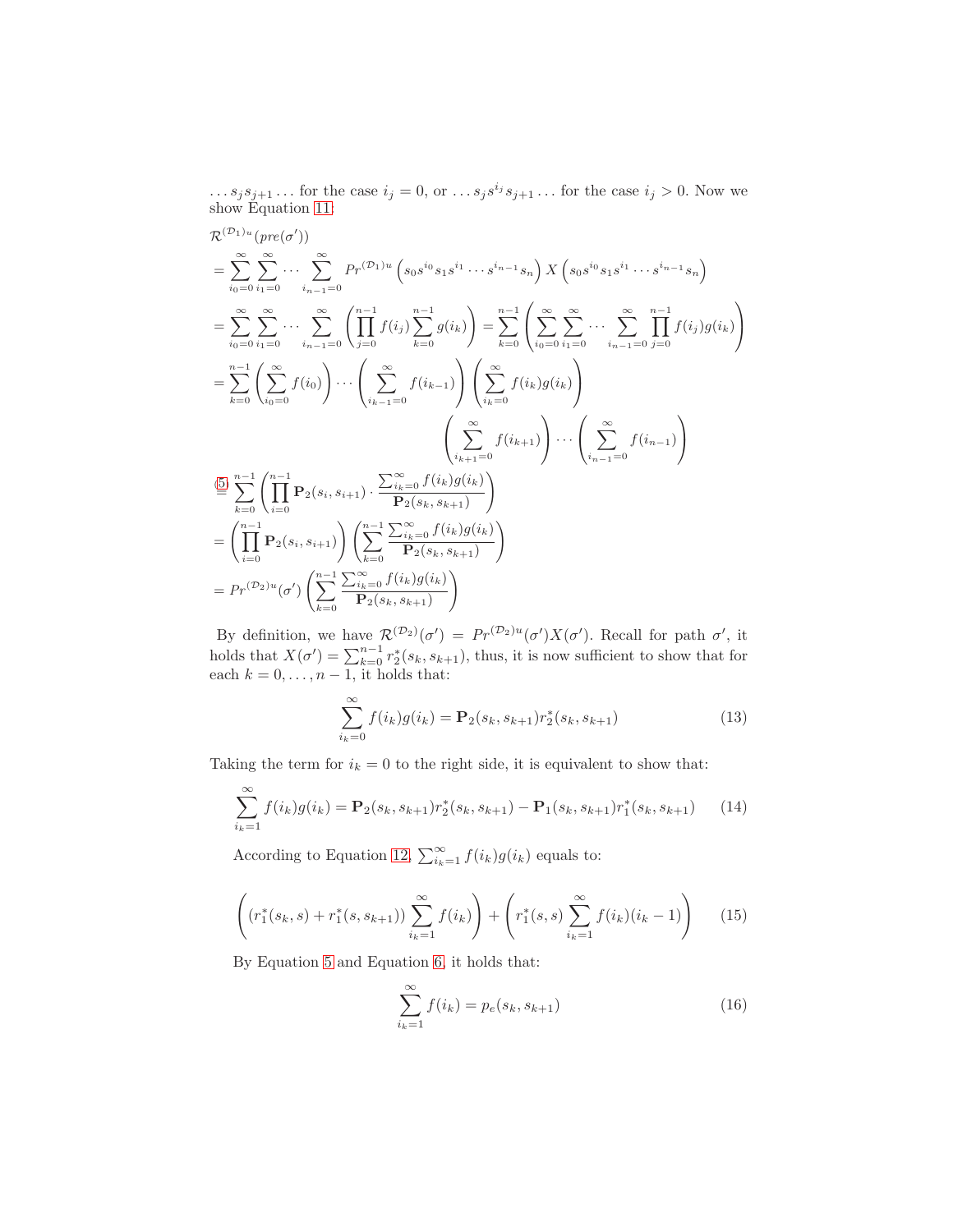For  $0 \leq p_c < 1$ , the sum  $\sum_{i=0}^{\infty} i p_c^i$  can be simplified to  $\frac{p_c}{(1-p_c)^2}$ . Using this, we can simplify the second sum of Equation [15:](#page-21-0)

<span id="page-22-0"></span>
$$
\sum_{i_k=1}^{\infty} f(i_k)(i_k - 1) = p_e(s_k, s_{k+1}) \frac{\mathbf{P}_1(s, s)}{1 - \mathbf{P}_1(s, s)}
$$
(17)

Now putting Equations [15,](#page-21-0)[16,](#page-21-1)[17](#page-22-0) together with Equation [7,](#page-20-4) we have:

$$
\sum_{i_k=1}^{\infty} f(i_k)g(i_k) = (r_e(s_k, s_{k+1}) + r_1(s_k))p_e(s_k, s_{k+1})
$$
  
\n
$$
\stackrel{(8)}{=} \mathbf{P}_2(s_k, s_{k+1})r_2(s_k, s_{k+1}) - \mathbf{P}_1(s_k, s_{k+1})r_1(s_k, s_{k+1}) + r_1(s_k)p_e(s_k, s_{k+1})
$$
  
\n
$$
\stackrel{(9)}{=} \mathbf{P}_2(s_k, s_{k+1})r_2^*(s_k, s_{k+1}) - \mathbf{P}_1(s_k, s_{k+1})r_1^*(s_k, s_{k+1})
$$

which proves Equation [14.](#page-21-2) This means that the expected accumulated reward till B is reached is equal in the old and the new model. After the execution of lines [1-](#page-7-4)[7](#page-7-5) the remaining paths with non-zero probabilities from the initial states to B all have a length of 1. Because of this, in line [8](#page-7-6) the expected reward can be obtained directly from the probability matrix  $P$  and reward matrix  $r$ . As before, let  $r^*(s, s')$  denote  $r(s) + r(s, s')$ . Then,

$$
\mathcal{R}^{(D_2)_u}(s_0, \mathbf{B})
$$
\n
$$
= \sum_{s \in \mathbf{B}} \sum_{i=0}^{\infty} \mathbf{P}(s_0, s_0)^i \mathbf{P}(s_0, s) (r^*(s_0, s) + i \cdot r^*(s_0, s_0))
$$
\n
$$
= \sum_{s \in \mathbf{B}} \left( \mathbf{P}(s_0, s) r^*(s_0, s) \sum_{i=0}^{\infty} \mathbf{P}(s_0, s_0)^i + \mathbf{P}(s_0, s) r^*(s_0, s_0) \sum_{i=0}^{\infty} i \cdot \mathbf{P}(s_0, s_0)^i \right)
$$
\n
$$
= \sum_{s \in \mathbf{B}} \left( \frac{\mathbf{P}(s_0, s) r^*(s_0, s)}{1 - \mathbf{P}(s_0, s_0)} + \frac{\mathbf{P}(s_0, s) r^*(s_0, s_0) \mathbf{P}(s_0, s_0)}{(1 - \mathbf{P}(s_0, s_0))^2} \right)
$$

The proof to show that no divisions by zero occur is analog to the one in [A.1](#page-18-0)

#### A.3 Proof of lemma [3](#page-9-0)

Let  $\mathcal{M} = (S, s_0, Act, P, V)$  be a PMDP, and let  $A : S \to Act$  be a stationary scheduler. We define a stationary evaluation  $v$  with

$$
v(v_{s,a}) = \begin{cases} 0 \text{ , } A(s) \neq a \\ 1 \text{ , } A(s) = a \end{cases}
$$

Then we have  $\mathcal{M}_A = (\text{enc}(\mathcal{M}))_v$ . If on the other hand we start with a stationary evaluation v, we can define a stationary scheduler A by  $A(s) = a$  iff

– either  $v(v_{s,a}) = 1$ , or

 $-\delta(s) = a$  and for all  $v_{s,b}$  it is  $v(v_{s,b}) = 0$ .

Then again we have  $\mathcal{M}_A = (\text{enc}(\mathcal{M}))_v$ .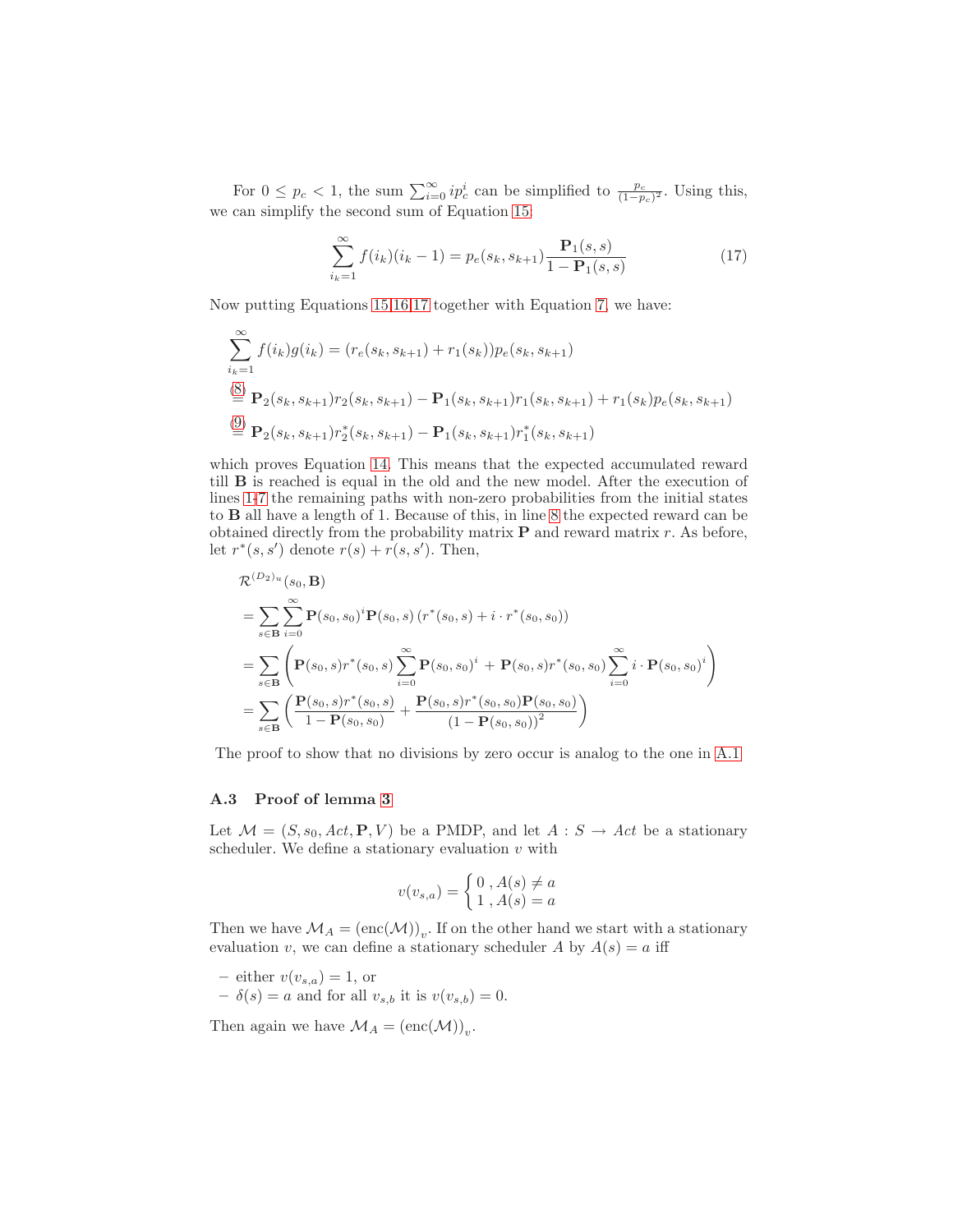#### A.4 Proof of lemma [4](#page-10-0)

Let  $\mathcal{M} = (S, s_0, Act, \mathbf{P}, V)$  be a PMDP, let u be a strictly well-defined evaluation for  $M$  and let  $A$  be a stationary scheduler with

<span id="page-23-1"></span>
$$
Pr^{\mathcal{M}_u, A}(s_0, \mathbf{B}) = \max_{A' \in \text{MD}(\mathcal{M})} Pr^{\mathcal{M}_u, A'}(s_0, \mathbf{B})
$$
(18)

Without loss of generality, we can assume that the chosen  $A$  in the above equation satisfies the following constraint:

$$
Pr^{\mathcal{M}_u, A}(s, \mathbf{B}) = \max_{A' \in \text{MD}(\mathcal{M})} Pr^{\mathcal{M}_u, A'}(s, \mathbf{B})
$$
(19)

for all  $s \in S$  [\[5\]](#page-17-12). Let f be the function returned from applying algorithm [1](#page-6-0) on enc( $\mathcal{M}$ ). Let  $v : Var_{\delta} \rightarrow \{0,1\}$  be the evaluation from lemma [3.](#page-9-0) Then v is the evaluation needed. Applying first  $u$  and then  $v$  is equivalent to applying  $w: V \dot{\cup} \text{Var}_{\delta} \to \mathbb{R}$  with

<span id="page-23-0"></span>
$$
w(a) = \begin{cases} u(a) & \text{if } a \in V \\ v(a) & \text{if } a \in Var_{\delta} \end{cases}
$$

as *V* and *Var*<sub>δ</sub> are disjunctive sets. So,  $f[V\dot{\cup} Var_{\delta}/w] = f[Var_{\delta}/v][V/u]$ . We show that w is maximal well-defined in enc( $\mathcal{M}$ ) that is, (1) w is well-defined and (2)  $reach^{(\text{enc}(\mathcal{M}))_w}(s, \mathbf{B})$  for all  $s \in S$ . For (1), this is clear. For (2), we only have to show that  $reach^{(enc(\mathcal{M}))_w}(s, \mathbf{B})$  for  $s \in S' = \{s \in S \mid reach^{enc(\mathcal{M})}(s, \mathbf{B})\},\$ because states not in  $S'$  will be removed by the preprocessing of the stateelimination algorithm. Because u is strictly well-defined, it is  $reach^{(enc(M))_u}(s, \mathbf{B})$ if  $s \in S'$ . That means that there is a v' with  $Pr^{((\text{enc}(M))_u)_{v'}}(s, \mathbf{B}) > 0$ . This means that there is a scheduler A' with  $Pr^{(\mathcal{M}_{A'})_u}(s, \mathbf{B}) > 0$ . Because of [19,](#page-23-0) it follows that  $Pr^{(\mathcal{M}_A)_u}(s, B) > 0$ . Due to the definition of v, this also means  $Pr^{((\text{enc}(M))_u)_v}(s, B) > 0$  and in turn  $Pr^{(\text{enc}(M))_w}(s, B) > 0$ , which is equivalent to  $reach^{(enc(\mathcal{M}))_w}(s, \mathbf{B}).$ 

Now we have:

$$
f[Var_{\delta}/v][V/u] = f[V \cup Var_{\delta}/w] \stackrel{\text{Lem.}1}{=} Pr^{\text{enc}(\mathcal{M})w}(s_0, \mathbf{B})
$$
  
=  $Pr^{((\text{enc}(\mathcal{M}))_v)_u}(s_0, \mathbf{B}) \stackrel{\text{Lem.}3}{=} Pr^{M_u, A}(s_0, \mathbf{B})$   

$$
\stackrel{(18)}{=} \max_{A' \in \text{MD}(\mathcal{M})} Pr^{M_u, A'}(s_0, \mathbf{B})
$$

#### A.5 Proof of lemma [5](#page-10-2)

First we prove:  $s_1 \sim_{\mathcal{D}} s_2 \Rightarrow s_1 \sim_{\mathcal{D}_u} s_2$  for all well-defined evaluations u.

*Proof.* If  $s_1 \sim s_2$  then there exists a strong bisimulation R with  $s_1 R s_2$ . Obviously R is also a bisimulation in  $\mathcal{D}_u$ : for  $s'_1 R s'_2$  and  $C \in S/R$ , we have:  $\mathbf{P}(s'_1, C) =$  ${\bf P}(s_2', C)$  implies  ${\bf P}_u(s_1', C) = {\bf P}_u(s_2', C)$ .